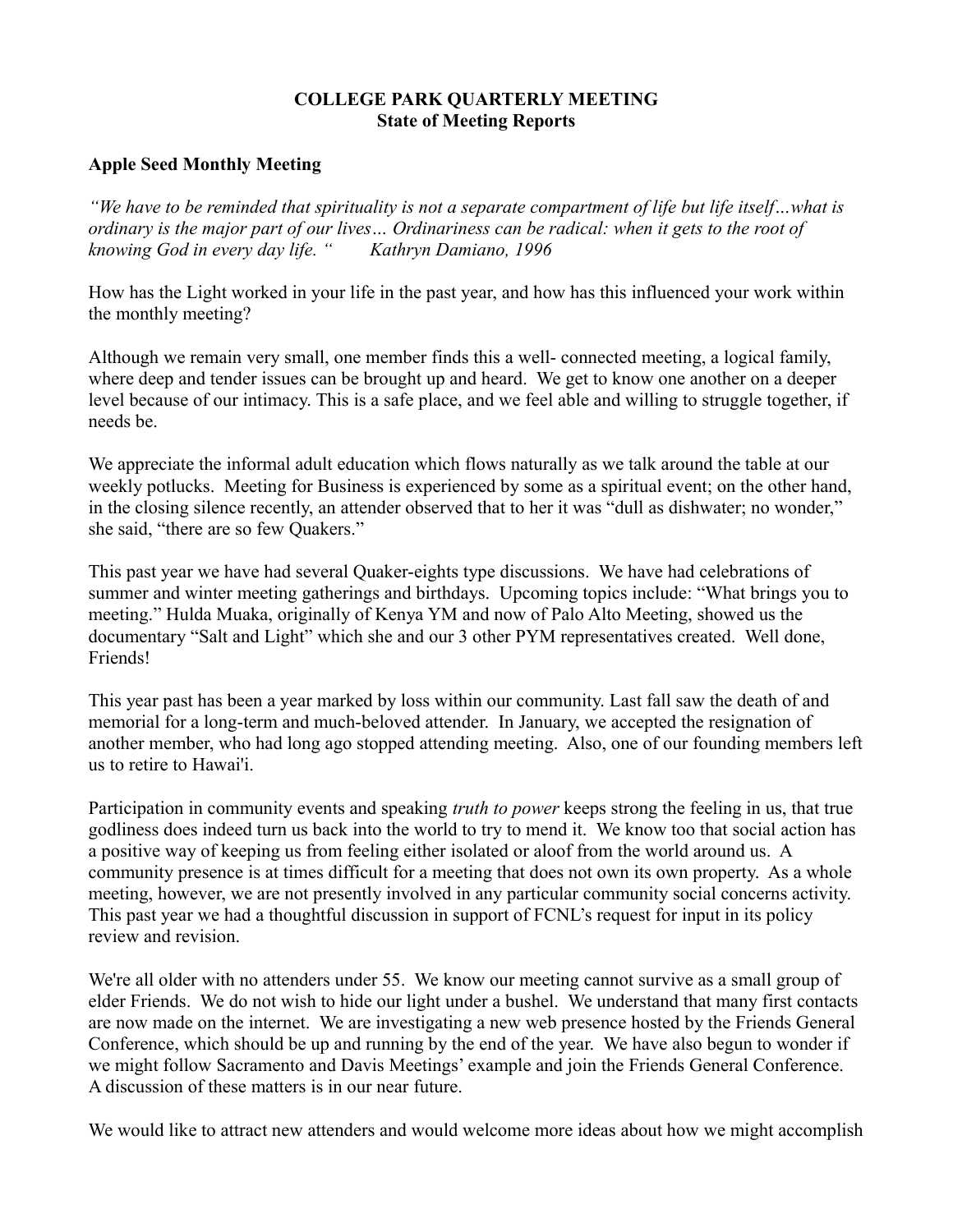that. Perhaps, the P.Y.M. Youth Program Coordinator or the Friends General Conference might be asked to work with meetings like ours, to help us see how we might begin to change that.

There have been times this past year when there have been no space available in our meeting room (which seats 18 - 20), and other times when we have been a half dozen or less. For several years now, we have felt a concern about our dwindling size and how we will survive; somehow, so far, we have.

It is the movement of the Spirit, which feeds us and keeps us alive. Perhaps the "Great Source of All Goodness" has something to say to us, which we have yet to hear.

## **Berkeley Friends Meeting**

Berkeley Friends find ourselves in an awkward position, again this year reporting that we are soon to begin renovation of our meetinghouse and adjacent buildings. However, as we are now negotiating with a contractor, we have the realistic expectation that this time it will indeed come to pass. Waiting for construction to begin has been draining, and we look forward to the release of energy that beginning the project will bring. Now that we have received bids, we realize that we must reconcile the discrepancy between the funds we have available and the scope and thus cost of the project.

Nonetheless, we celebrate that we have enough financial resources committed to be able to begin the work, and have found temporary meeting quarters at Church Divinity School of the Pacific. We invite Friends to worship with us at the Tucson Common Room of CDSP at 2450 Le Conte Avenue during construction.

Can we say that our spiritual life is healthy and our meetings for worship rich? We seek a rich spiritual experience, and always long for deeper connection to the Spirit. We are sustained by both long-term and transitory small groups, from committees to Friendly Dinners, and appreciate the efforts of our Ministry and Oversight and our Outreach and Nurture Committees in developing and maintaining community and contributing to the depth of our meetings for worship. We have found that our sharing of joys and sorrows at the close of meeting for worship helps to connect us with one another. We have also started regular worship sharing sessions between our 9 and 11 o'clock meetings for worship.

Ministry and Oversight has recently formed a new subcommittee for Love and Reconciliation to help Friends resolve differences. The Oral History Working Group continues to record the lives of Friends and is working on ways to share the process of collecting oral histories with other Meetings. Several members of our meeting worked tirelessly in an effort to pass Proposition 34, which would have eliminated the death penalty in California. We appreciate, too, Friends' expressions in art and music that have made our meeting a better place. We often have visitors who are new to Friends, and we feel honored when one of them returns to us and seeks membership in due time.

We continue to be concerned about our aging congregation. We have done well with meeting the needs for pastoral care of our members, but we notice the absence of Friends in their twenties and thirties and note the small number of teens and children in our midst. We were grateful for the recent visit of the Yearly Meeting Youth Program Coordinator, and hope to work with her more to foster intergenerational community. We are encouraged that our teens are leading the effort to revitalize their program and make connections with other teens at local meetings.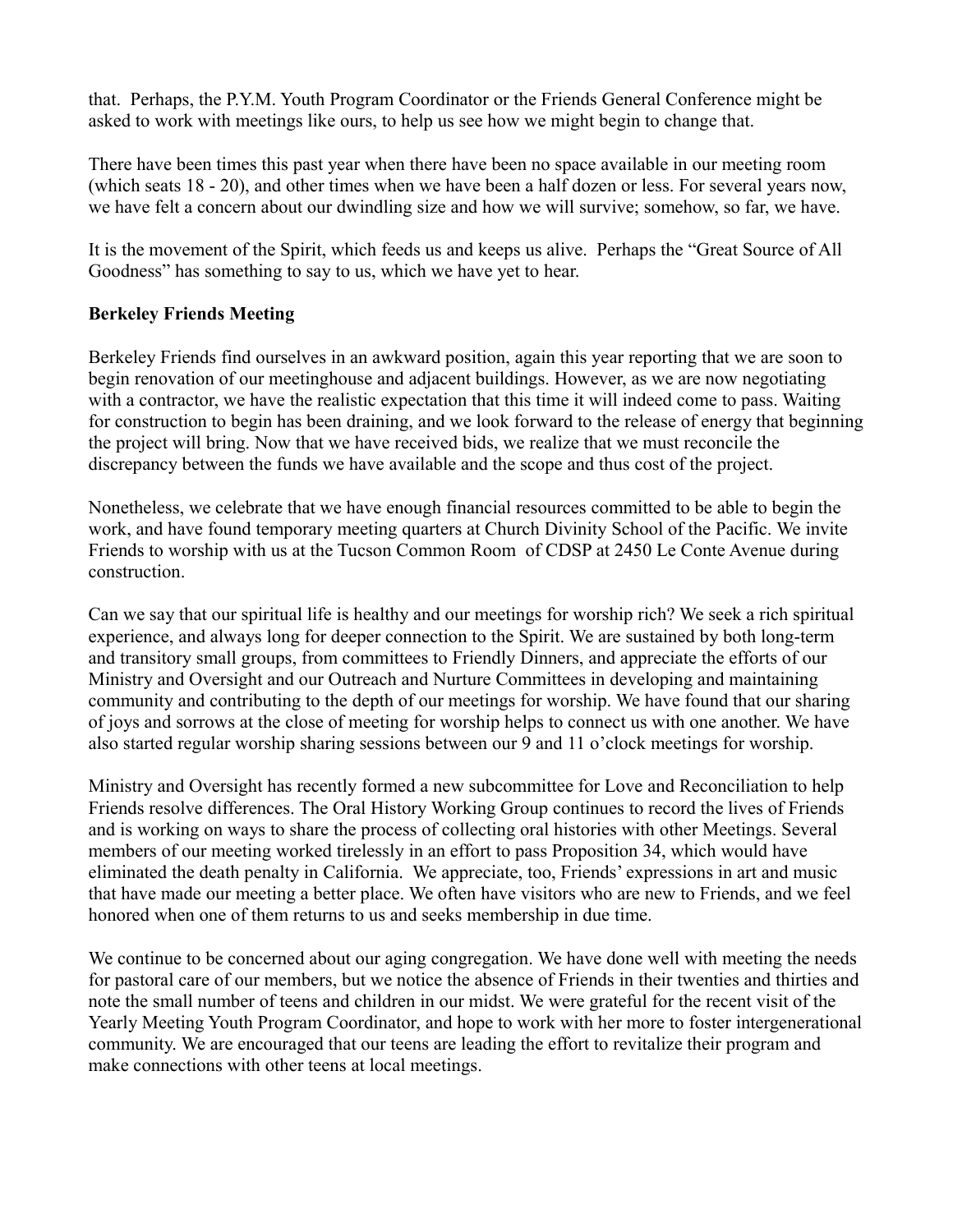## **Central Coast Friends Meeting**

Central Coast Friend Meeting continues to experience a dwindling in the number of people who gather in worship on Sundays and who are able to participate in the work of the meeting. We struggle corporately and individually with understanding where our leadings are and what we are being asked to lay down. We felt that the nature of the queries provided to us by College Park Quarterly Ministry  $\&$ Oversight says that our meeting is not alone.

This past year our business meeting struggled to discern whether an invitation to begin renting a new building for our meeting was an opportunity we wanted to take, or not. As a result, we found that our business meeting experienced more participation, if not in actual numbers of people attending, those present offered more "ministry" to those meetings. We also cherish growth in the vocal ministry offered in meeting for worship.

Some of our committees are active and working well, but we are not able to fill our Hospitality or Childrens Program committees. One of the ways we responded to fewer committees was to conduct business previously done by committee, in our business meetings.

We struggle not to let too large a share of the work fall on any individual's shoulders, so that no one carries too heavy a load. We try to be alert and pitch in and share hospitality duties. This spirit of joining in and supporting one another is valuable to many of us, we share a sense of community.

Just a few years ago our meeting had a large, active teen group, but they have grown up and moved on, leaving just a few who attend occasionally. Friends miss their vivacious presence among us and wonder how we can attract more families with children to join us and re-create our youth program. A Friend reminds us that we should not feel guilty that there are not many children attending now. We can be grateful for the good program we had and the young people we grew. We all take great joy in our one faithful young attender, who is three-years-old and comes regularly; her young spirit does much to lift our spirits each week.

It takes work to create a program, whether it is the childrens program, bi-monthly homeless suppers, or the Alternatives to Violence Project, which was established in the California Mens Colony State Prison, in San Luis Obispo, through our monthly meeting. We struggle with choosing between all the interesting work and projects; they all seem important. What do we let go of? Do we select one project and invest deeply? Or, do we keep working on several projects, but perhaps not doing any of those very well?

One individual Friend in the meeting has found her leading, light, and inspiration this year through her work in the AVP program. As a meeting we struggle to know what our corporate relationship is with AVP - despite our spotty sponsorship of that program it continues to grow and prosper.

Other individuals do work in the "wider" Society of Friends, including one Friend who works on The Friends Peace Teams Council and another who serves on the board of Quaker Oaks Farm in Visalia, California.

One of the projects our meeting community participated in this past year was helping for one day with a local community garden (with a mini-grant from Pacific Yearly Meeting's Unity With Nature Committee). Many of us participated and we all felt joined in the Spirit by the work - work we did with each other and new friends from the surrounding community.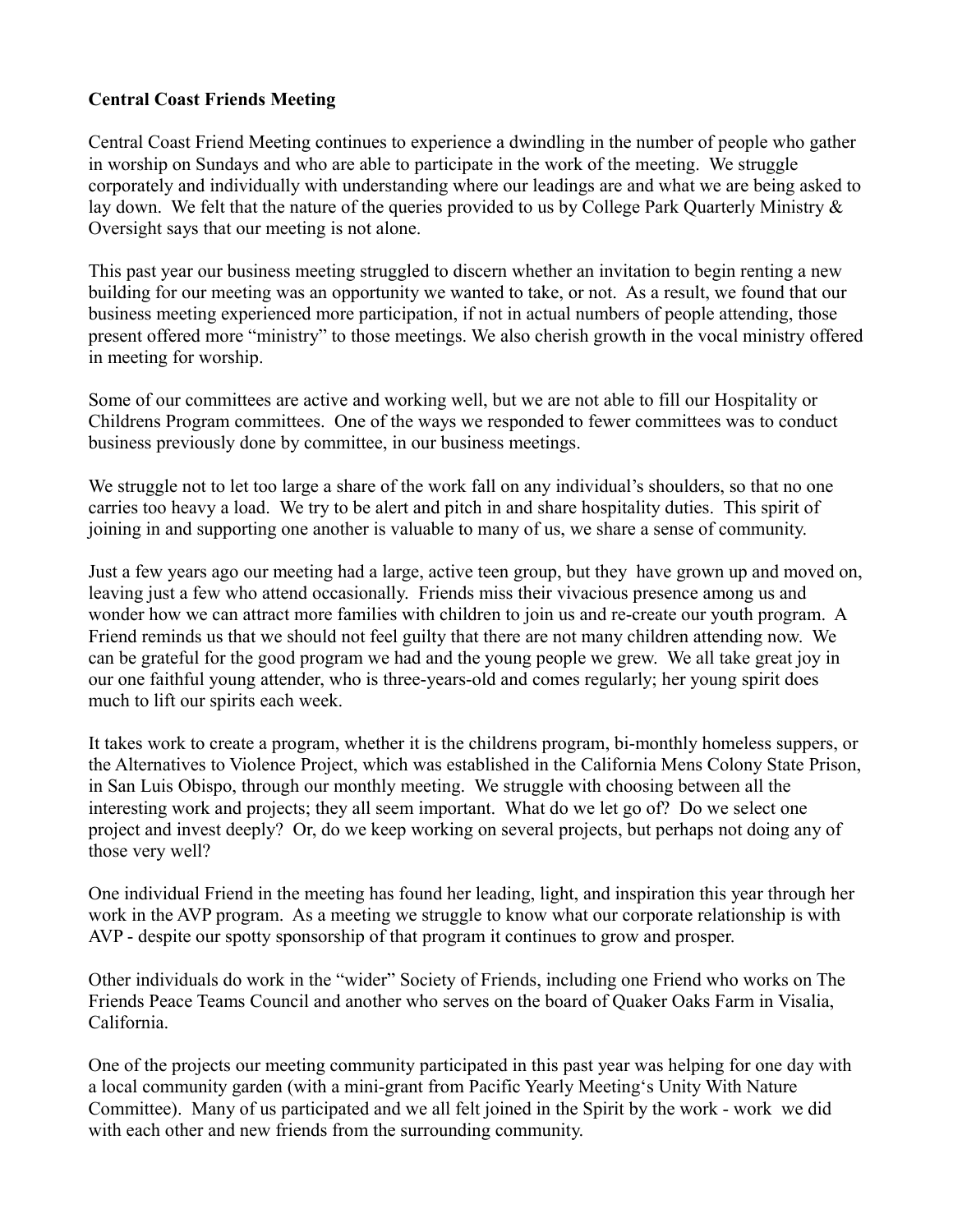We seek to discover where we feel fresh leadings. To open ourselves to new leadings we must till the soil, much as in a garden. It is hard to pull out old, familiar "plants" which we have grown attached to. It is hard to imagine life with out them.

Discerning our obligations from our leadings is a lifelong process, which we are all engaged in. Corporately, we are trying to imagine what our meeting life would look like if we let go of one of our current, beloved activities.

Our meeting for worship is primary, what else do we have light and energy for? We are reminded of the discipline of simplicity. Discipline is practice. We feel called to pare down, so that we may focus on the work that has the most meaning for us; the work that truly needs to be done. We hear that we are being called to simplicity, to pare down, more, again. Through this work, through this practice, we anticipate gathering strength and no longer feeling pulled in as many directions.

We continue to tend our "garden." Although it calls for weeding, we also find vibrant life growing there and we celebrate that together.

## **Chico Friends Meeting**

Reflections on the past year:

Meeting for Worship is at the heart of our meeting. In general, we have stayed focused on the Light, seeking Spirit, and expressing our deepening faith, whether in deep stillness or following God's leading to vocal ministry.

Our spiritual life is enriched as well by participation in midweek worship, our Quaker Exploration hour, and uplifting first Day song as well as monthly community "Rise Up Singing" gatherings. Our book discussion groups and well-developed library have given us ample opportunity to enrich our Quaker faith and practice.

Meeting for Business is well-attended, well-clerked, and those of us present tend to support our patient clerk, as well as clerk ourselves. If there is not unity on an issue it is left to season further.

Periodically, our Meeting struggles painfully to maintain love and unity among ourselves. We need a kinder, less critical tone when dealing with differences among ourselves, many feel. The struggle has been particularly protracted and difficult when we deal with differences around the meaning of membership in the Religious Society of Friends.

In our committee work, many of us have noticed that the process (how Spirit moves our work together) is more important than the product. While we have found that this not necessarily the most efficient way to get something done, we believe it is less likely to do damage along the way.

To simplify our Meeting lives together, and to keep God at the center, some of us have tried to keep the focus on what is the most essential. For example, the Oversight and Fellowship Committee recommended to Business Meeting to lay down the practice of committees taking turns preparing a meal for everyone present to consume before each monthly Meeting for Business. Business Meeting recommended a trial of six months to try this change and then evaluate it. For many of us, simplifying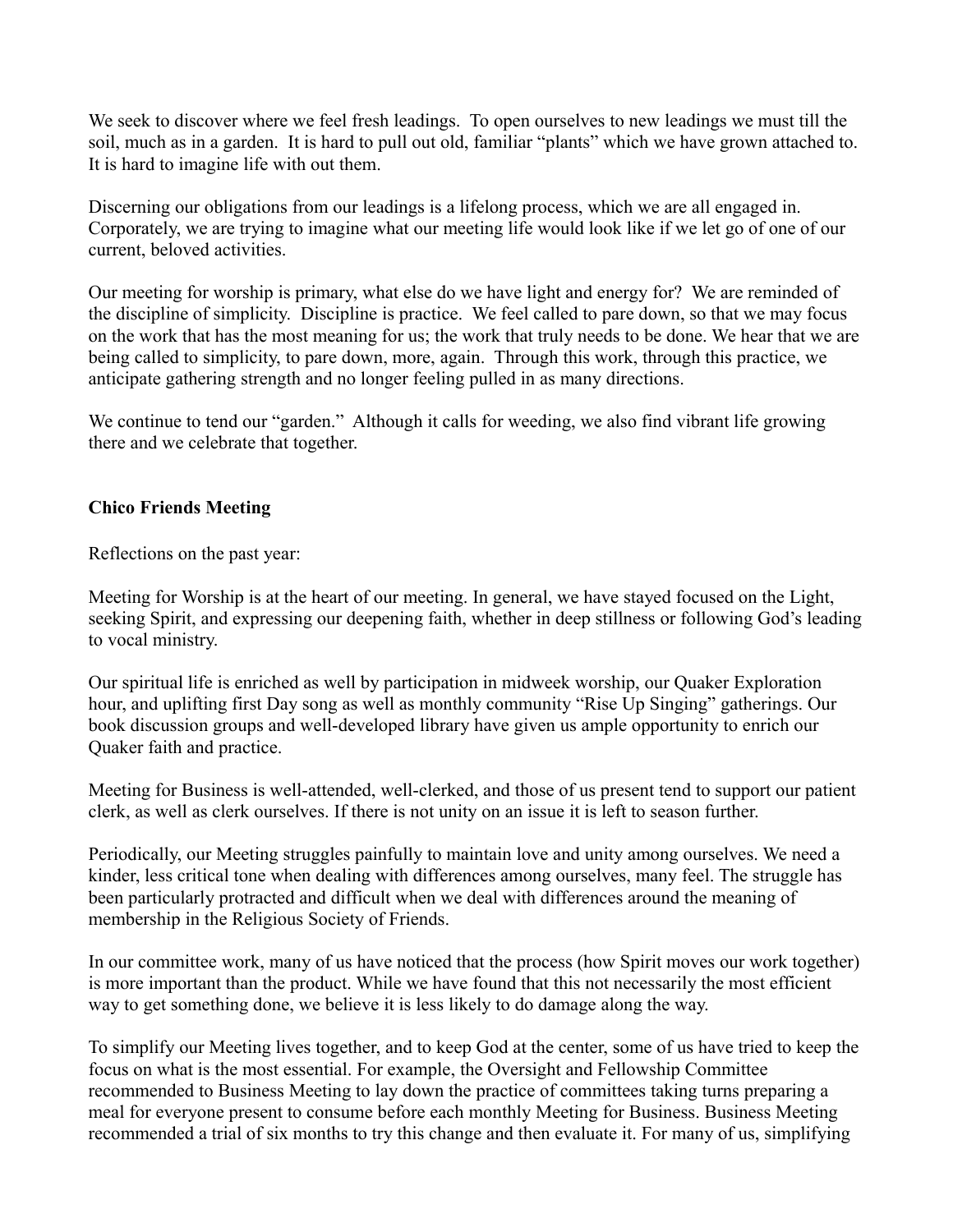meant not taking on too many activities, even worthwhile ones. Simplifying also has entailed clarifying which committees and individuals do which tasks. We still do struggle with the issues of over busyness, territorialism and resentments as well as a real desire to do more, of loving enthusiasm and deep commitment to our meeting. To avoid burn-out and share the workload, the Oversight and Fellowship Committee has established a Hospitality sub-committee. These actions have helped us significantly to order our Meeting lives, allowing us to focus on caring for our beloved Meeting Community.

We do have a consistent, loving, creative, well-organized and active Quaker Youth Group program. There is childcare available for everyone needing it in order to attend a Meeting function. On First Days, the children come into Meeting for worship for the last few minutes. Then, at rise of Meeting, circle around to shake the adults' welcoming hands.

Our Witness and Service Committee inspires us to actively live our faith in the wider community. This committee oversees the monthly provision of dinner to the homeless guests at Chico's Torres Shelter. It supports the work of our liaisons with Quaker organizations. Additionally, last year the committee hosted several presentations on; the El Salvador Projects, the Undocumented Student Scholarship Project, the Israel/Palestine situation and the homeless people in Chico.

We would like to be more connected and visible to the larger community and maintain a Quaker presence in our worldly society. Occasionally we receive requests for support from outside groups, (both Quaker and non-Quaker) whose values and practices are similar to our own testimonies. We presently are working on guidelines to help us with these requests. Simultaneously, we are refining our guidelines for building use by local community groups.

Our Building and Grounds Committee has put considerable time and energy into caretaking, inspiring those of us who assist with our meetinghouse monthly work projects. This has resulted in community building in a most practical, hands on way.

In conclusion, we feel that the more we bring communication, empathy, respect, consideration, and peace building into our own Meeting, the more that will radiate outwards into our families, our community, and our world….we do stumble, and fall, but we keep trying, forgive, start over, and experience the blessed love and unity that comes from God.

## **Davis Friends Meeting**

We come together every first day to ponder our place in the world as individuals and as a community.

We need each other to test our own ideas and to hear what practices and beliefs others have to deepen our spiritual lives. Most of us find strength, support and feelings of being uplifted in the silence and in our community activities. However, at least one person among us experiences the silence as stultifying.

Some comments are: "I experience joy and awe in the power of unprogrammed worship. What I am thinking is often spoken by someone else in words stronger, clearer than I could speak." "Meeting for worship reminds us that there is Light despite the worldly energies going so many directions. This is not just a personal journey - we seek the Light together."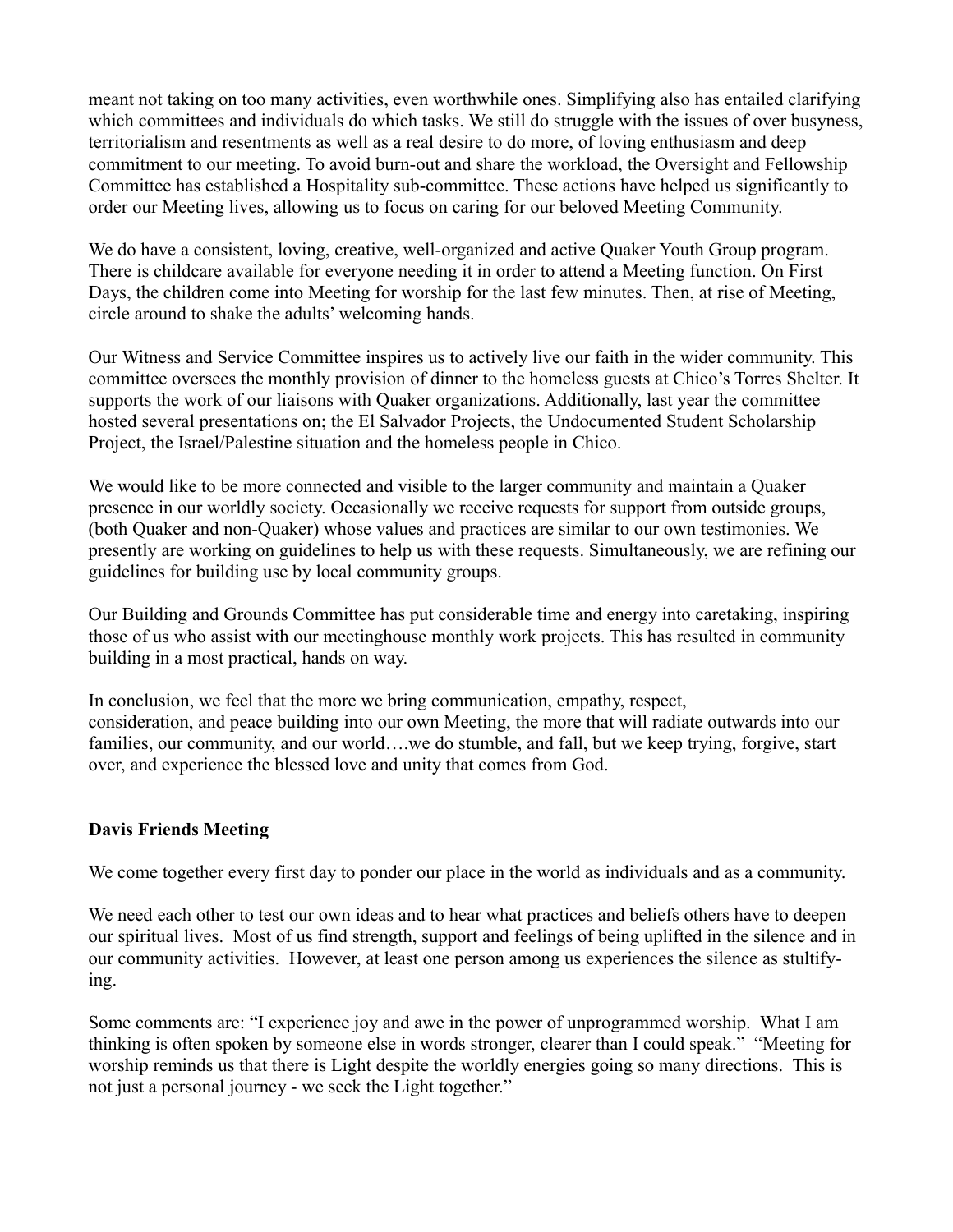People express pleasure in belonging to our meeting, although sometimes with discomfort. "I am empowered by the honesty here, the willingness to be vulnerable, to share our weaknesses and struggles. Seeing others' imperfections tells me there is hope for me." "I used to feel that Quakers were superhuman. Now, I see that they are just people, and I feel more comfortable...we can't be perfect. It is good to be a member - it gives fulfillment to life." "I am strengthened by belonging to a community with common values. I am discouraged by our failure to live up to those values, the amount of energy it takes to keep meeting running and the bureaucracy we create and sustain. We need to reexamine our priorities and structures." "I am called to give more than feels natural to me."

Our work for justice has taken several forms. We have focused on racism, prison reform, Alternatives to Violence Program, and support for the homeless. In addition to the Peace and Social Concerns Committee, we have an Earth Care Witness Group and a Peace Action Affinity Group which was able, after conversations over the last year, to bring Representative John Garamendi to our meetinghouse to talk about peace issues. It was a satisfying conversation and a lovely feeling to have 35 people from the community joining 15 Quakers in our meetinghouse.

We labored over and established a policy for a Fund for Leadings. We want to encourage people to carry spirit into the world, we want to support those with leadings such as Tax Resistance, and we want the fund to be unattached to a given person or project. Also, we spent much effort to decide whether or not the requirements for risk management insurance are truly about protecting our children and decided to meet them.

We have about 70 members and attenders, half of whom are 60 years or older. We have 2 teenagers and 12 children. On first days about 30-40 people attend.

Our hopes and aspirations for the coming year are several. We wish to have deeper connections with each other in the Light through dance, music and working with one another. We would like to reach out more to the community with invited guest speakers, and, perhaps, to have a worship group on the Quad at UC Davis. We are improving our grounds, with great ideas and energy. We expect to support each other in caring for our planet as a meeting and as individuals as we faithfully attend to the Beloved Community.

#### **Grass Valley Friends Meeting**

Grass Valley Friends Meeting has welcomed this opportunity to reflect on the past year, with its gifts and challenges. We recognize that being a Quaker in today's world is often not an easy task. Our faith offers us a lifetime of inner and outer work. We come as Friends to our corporate worship to be centered back into the awareness that there is that of God in each of us, and together we open ourselves to the searching Light within.

We bid farewell to several long standing Friends in our Meeting this year. Harold Blickenstaff passed away on May 21, 2012, followed by Beverly Wilson (though not a member, a long standing attender) on May  $29<sup>th</sup>$ . Along with these lives ending, we welcomed two lives into the world – Calum DeSa in May 2012 and Luke Buckley in July. In October we were witness to the marriage of Pamela Aldridge and Dave Barnett, which is held under the care of Grass Valley Friends Meeitng.

Grass Valley Friends Meeting has a wide range of ages present most First Days. We treasure the wisdom and seasoned worship of our elders, many of whom are in their 90's. And, the voices of our youngest babies remind us during worship that we continue on into a new generation. First Day School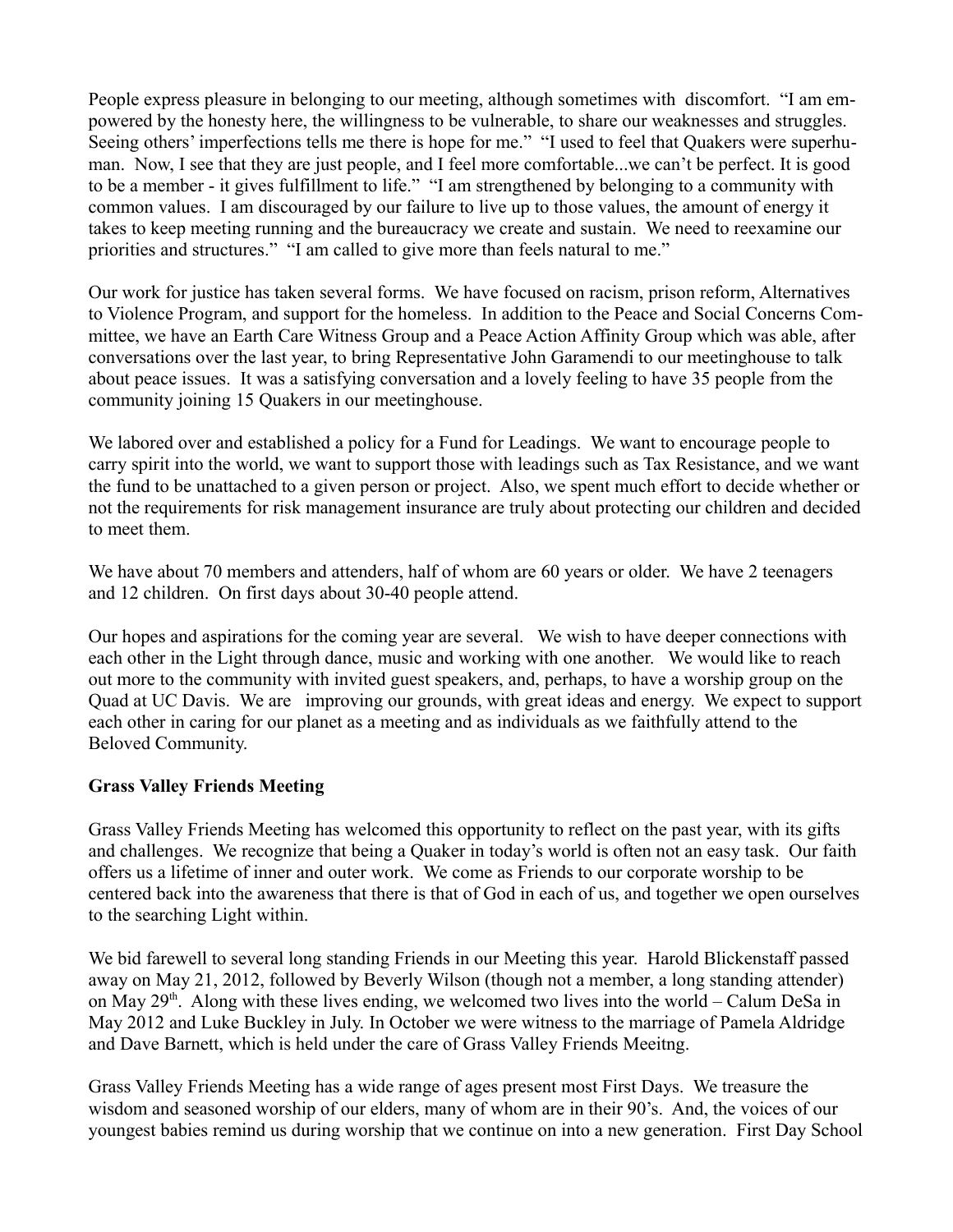has an average of 5 to 6 children participating, and we hold several young adults in our hearts as they make their way out in to the world. We also hold a concern regarding the ages of our members and attenders – we have only one active teen, one active young adult Friend, and only a handful of families and those in the 25-40 year old range.

The success of the Intergenerational Education program is appreciated, with one person coordinating the activities and many adults signing up to volunteer for First Day school. It shows great creativity and has proven to be a way to meet the needs of our young people and our adults. We all know each other better because of it.

There are several young families in our Meeting, and we query how to support them. We note that participating on committees of the Meeting may be challenging for them, and we seek more ways to discern and meet the needs experienced through raising children and working.

We hold a concern for our elders. We want their physical safety at Meeting, and have met to discuss good practices for assisting those with physical challenges. Some of our elders can no longer make it to Meeting, and others travel to their homes to worship with them. We have also held programs to talk with one another about the spiritual and practical aspects of dying.

Our Meeting is enriched through a variety of activities held after Meeting for Worship. These activities reflect the balance we have between the contemplative and activist elements of our lives as Friends. Spiritual Life, a sub-committee under Ministry and Oversight, hosts a gathering each month. Topics have included Nonviolent Communication and Quakerism, grief work, and emotional healing. Our Peace and Social Justice Committee hosts discussions and presentations on many issues of our time – climate change, Palestine and gun issues are their primary concerns at this time. They also host monthly post card writing sessions to facilitate our communication with our political leaders. Our Meeting also has satellite groups with mid-week worship sessions, book explorations and on-going support committees.

With excitement, and some anticipated mourning, we have an active group in Placer County that is exploring becoming a worship group. We have put a line item in our accounting for just that purpose. It looks like they have found a location for worship.

Quakerism 102 and the Retreat have been valuable in centering our Meeting in the ways of Friends. We experience strong attendance at the Retreat, for Memorial Services and for Spiritual Life sessions. There is also good use of our Quaker Center subscription for anyone interested in participating in workshops or other activities offered by Ben Lomond Quaker Center. Yet we are concerned about a weakening attendance at our more social events such as our  $4<sup>th</sup>$  of July gathering, our Christmas party and the non occurrence of our annual summer camping trip.

Our Meeting is among those with more attenders than members. We ask ourselves why attenders who have the commitment to discerning and acting in the manner of the Religious Society of Friends do not become GVFM members. Nominating has the age old problem of filling all positions. The current requirement that Ministry & Oversight members also be members of GVFM has been brought to Meeting for Worship on the Occasion of Business, and we did not find unity on changing this requirement.

Two years ago we brought an outreach committee back into our structure. Now there is talk of making it more active. There is a sense that there are people out there in the local community who are already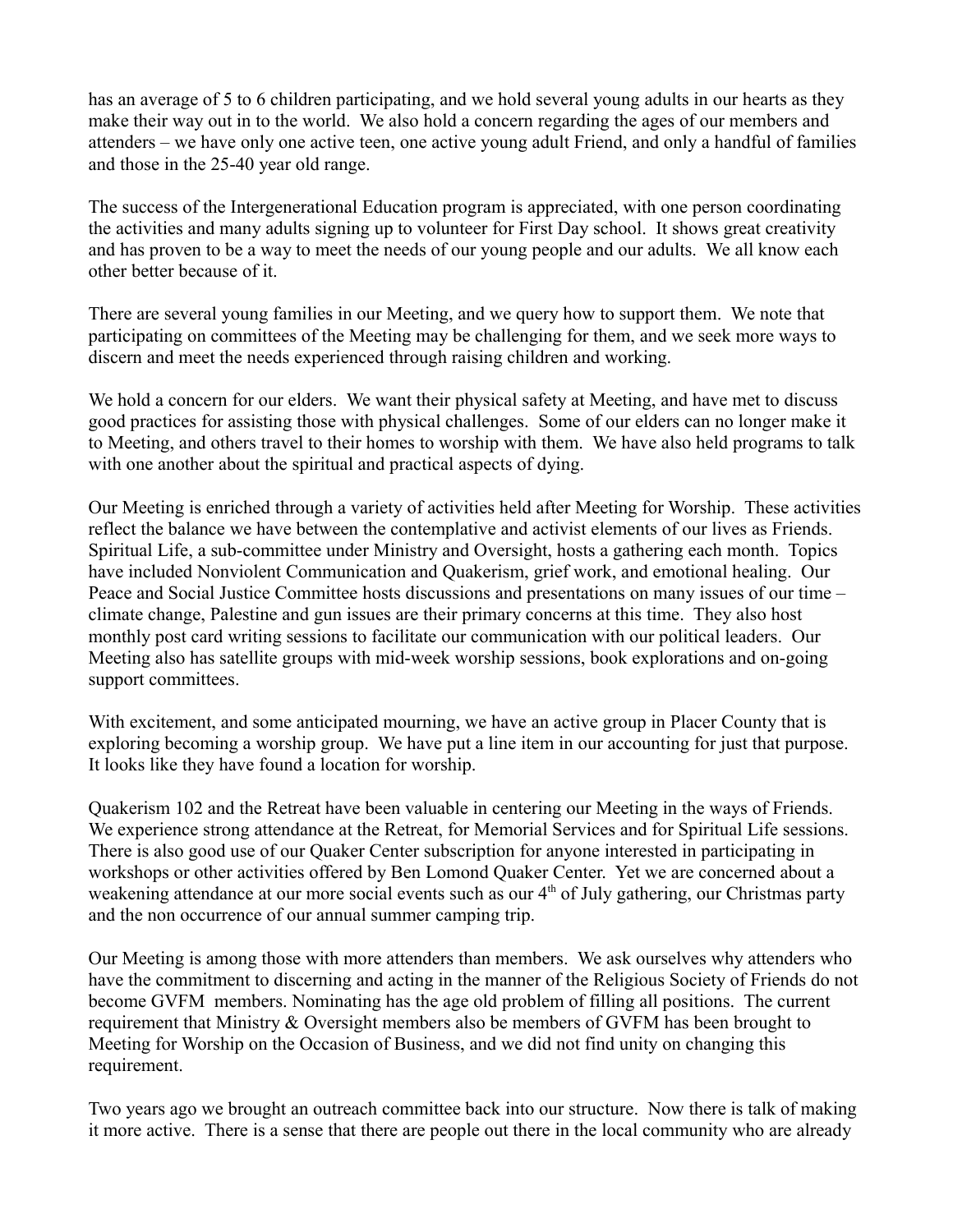essentially Friends but don't know it. We have just started putting the Advices and Queries in the local paper and are looking at what else we could be doing.

Our Library is recognized as valued, well-organized and thoughtful. The children's area and rocking chairs for parents with infants is appreciated. We now have an electronic Library newsletter. We have also made the effort to limit the printed Meeting newsletters in favor of e-mailed ones.

The strong connection to Sierra Friends Center and the Woolman Semester Program is appreciated. We are glad for the current health of this program and the resolution of shared financial arrangements in 2012. We pardoned our loan to them this year. A special energy is provided to our Meeting because of this unique relationship.

In the past Friends have stayed away with the feeling that we were the Political Society of Friends rather than the Religious Society of Friends. This sense is coming up again and bringing with it a question on how we hold our political views. We recognize that the commitment of Friends to seek that of God in every person extends to awareness of how any political issue is addressed. Remaining open to all viewpoints and seeking understanding and solutions is a manifestation of our Quaker beliefs. Inclusivity is the work that lies before us. Are we excluding those with differing views? Are we allowing for that of God in all? Are we extending that embrace to all?

## **Marin Monthly Meeting**

Marin Friends currently has thirteen members and averages between five to fifteen in attendance at Meeting for Worship each First Day. We had one death this past year of an elderly long-time Friend, and two members transferred to meetings in other states. Our aging membership is quite noticeable; some of our members are in their 90s, and the majority of us are 50+. We are happy to report that we have two families with young children attending. Both of the mothers grew up in East coast Friends meetings and are members of the Religious Society of Friends, though not of Marin Meeting. In addition, a regular attender who was a member of the Society some years ago has reapplied for membership with Marin Friends. Her clearness committee has met, and the report will be brought before the Meeting at a called Meeting for Business to consider her request.

Marin Friends meets on the Dominican University campus, at the Interfaith Center located in the Edgehill Mansion in San Rafael. It is a convenient location, accessible and central to Marin County. We now have adequate space for a First Day School. We pay a generous donation to the University Interfaith Office in lieu of rent.

Vocal ministry is generally thoughtful and spirit-led. Currently, we do not have a meeting Clerk. Our Peace and Social Concerns Committee is now more informally organized and meets when there are specific leadings or concerns to be addressed, as well as annually to make recommendations on our meeting's donations. We do not have an active Ministry and Oversight Committee or a formally organized Children's Religious Ed Committee. We do have a competent and valued Treasurer and dedicated and reliable Recording Clerk.

Our meeting has had an annual retreat for the past several years, held in a member's home, and we have found this spiritually and socially enriching.

We receive sufficient donations to take care of all of our expenses and to donate generously to many Quaker and other socially conscious organizations.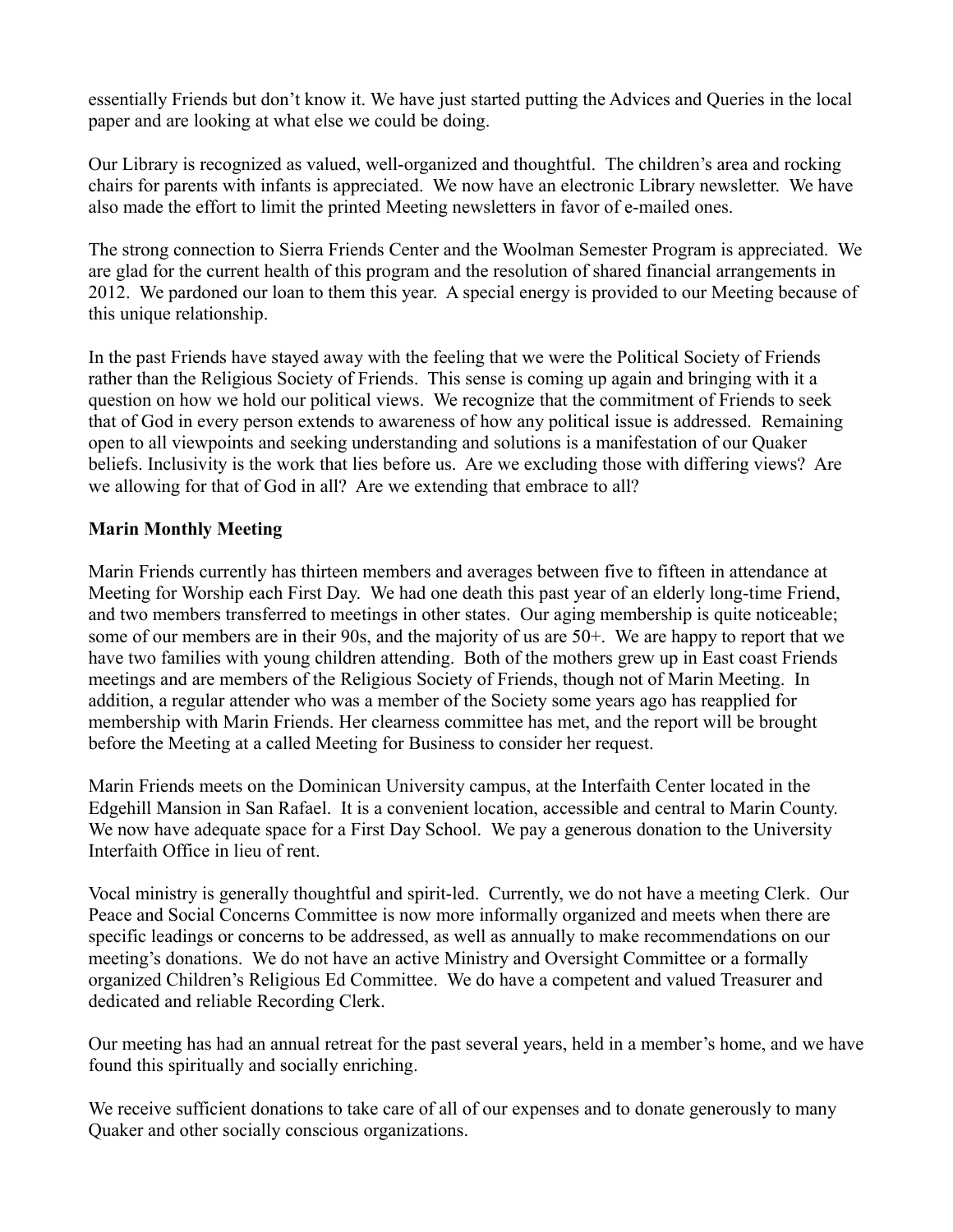However, it has become apparent that while there is a willing spirit in the meeting, there may not be the light and energy to continue as a Monthly Meeting. We have requested and received visitation from the Quarter. We have had two threshing sessions on this topic and continue to work through the matter. While we have not yet decided whether we should request that the Quarter lay down our meeting and allow us to continue as a worship group, this is still a possibility. In the interim, one of our new members has expressed a willingness to serve as Clerk. We will have a called meeting to consider this nomination. We are hopeful that with new and willing clerkship, we might see our way clear on how to proceed. We will keep in touch with our Quarterly visitation committee on this matter.

We give thanks for each other and for the Quaker testimonies that unite us, and we pray for God's guidance in growing our meeting for worship so that our presence is sustained in Marin County.

# **Mendocino Friends Meeting**

Hello to all from the Mendocino Friends Monthly Meeting. Our vitality as a group continues to be reaffirmed. We are a small meeting but find ourselves complete while growing in our commitment to each other and our community. Our Meeting for Worship often includes a reading, generally a query from *Faith and Practice.*

We occasionally enjoy visits from tourists as well as local seekers that participate in our Meeting for Worship, most signing our guest book. Directly following meeting we introduce ourselves and add anything that came up but didn't break the silence. It is a chance to check in and an opportunity to share news or concerns with every one.

Something new that has been added is an informal discussion period at the end of our silent worship. Because it is a new practice we have discussed only a few subjects. Two of the queries so far have been "If you knew your life extended beyond death what would you do differently?" and "Do you believe in karma and how does this affect you?" Everyone is encouraged to bring subjects up and participate in the ongoing discussions.

An idea which has resurfaced and is still in the development stage is the formation of a Book Discussion Group. We have talked about this on a few occasions and asked everyone for input on subject and format. One of the intentions of this group would be to develop a deeper understanding of our spiritual nature. We currently have presentations of a few options including a book by Thomas Kelly. Some are researching availability and group discounts of other books and will be presenting their reports.

In summary, our Meeting is vital, strong, and stable. We are a diverse group. We are socially and politically aware while maintaining our commitment to peace. We seek guidance and understanding when examining issues that span from our spiritual community to global concerns.

## **Monterey Peninsula Friends Meeting**

Our small Meeting has 15 members, and an average weekly attendance of 12, meeting at the Carl Cherry Center where we rent Sunday morning space. An influx of new members and attenders has begun to fill some of the gaps left by sorely-missed departed members.

This year we sent three members to PYM. We have provided a record number of volunteers and donors to the benefit shop run by the Interfaith Council, as well as facilitating the service-learning there of five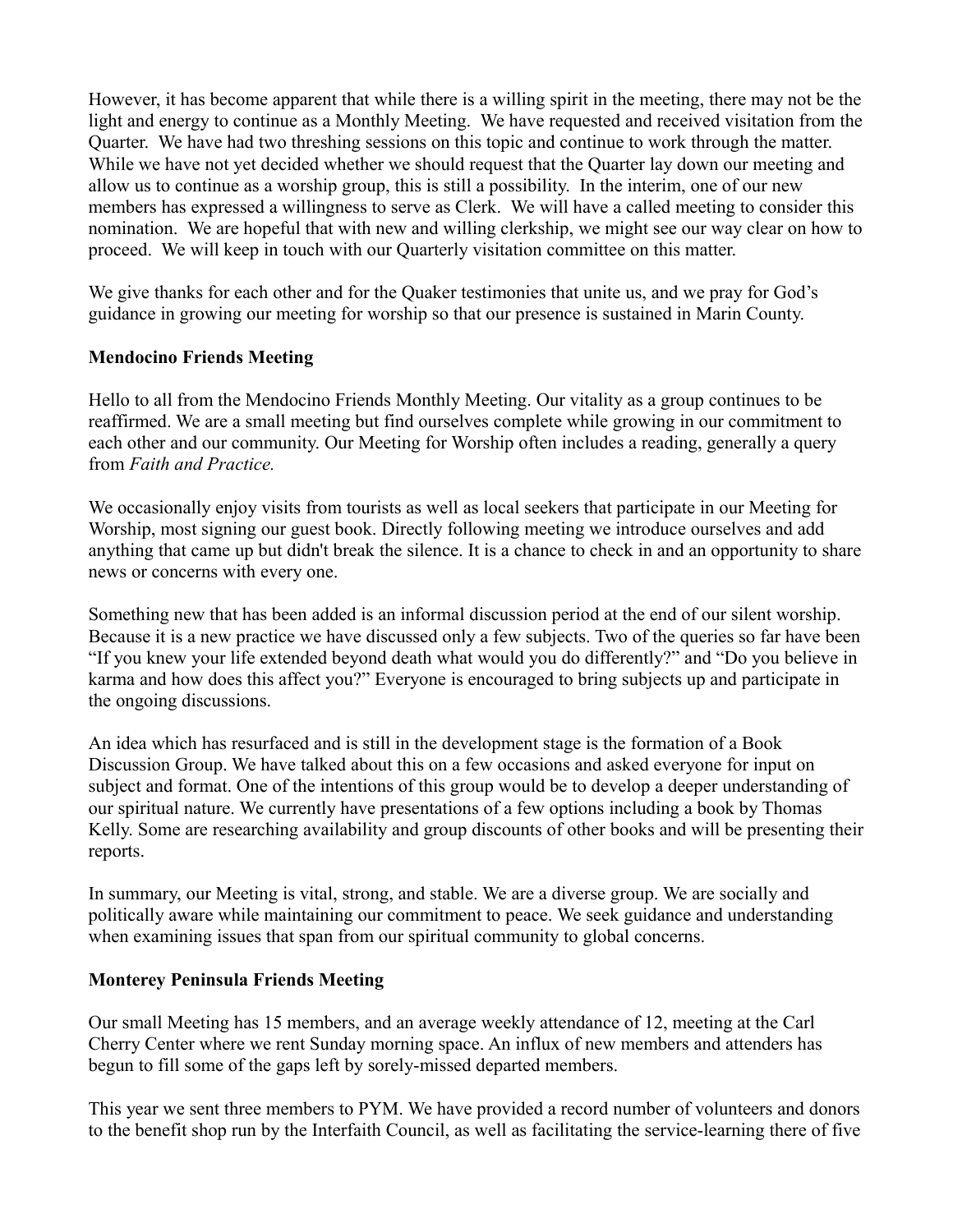college students. Our decision to collaborate with the interfaith council has played a major part in its dramatic increase in funds disbursed to worthy local causes.

In the community we have also participated with the Peace Center, WILPF, Peace and Justice, a Hiroshima memorial event, Rice Packing, Occupy Monterey events, sustainability activities, and antiwar events. We were active during the presidential election.

Within our Meeting we have supported a blind member in getting her own guide dog, we have arranged transportation for several members, and have supported members through their losses, moves, and family challenges. We have continued activities with our sister Live Oak Meeting, and contributed toward joint publicity with them. These achievements give us new energy to tackle some challenges that face the Meeting.

VISION: Our broad vision is to deepen our faith, strengthen leadership, and expand awareness of Friends in our community. We wish to grow our meeting, to allow us to increase our impact locally and globally, and promote Quaker values of peace, tolerance and community.

NURTURING the Quaker community -- How can we nurture the spirit among us? What work can we do together that builds our sense of community? We need to find ways to bring a joint, joyful interaction into good works together.

GROWTH: We're clear that to be viable, we need to build up numbers, and put more energy into outreach. There are time limitations set on the present space we are renting. Seekers have to be able to find us, and the wider public has to have a sense of who the Quakers are. We would like to extend our reach and message, and increase the community's understanding of Friends. We can become more visible by working more closely with allies – the Live Oak Meeting in Salinas, the peace and justice community, the local interfaith council, and others.

FINANCE: The Meeting has not covered its expenses this year, nor has it been in a position to continue the previous practice of making grants to worthy Quaker bodies and to local charities. In January 2013 we therefore brought our budget back into balance, by cutting out the expensive newspaper ad, and we have instead developed a website <<u>montereyfriends.org</u>>. We are using other free listings.

This solution in turn clears the deck for deciding what to do longer-term with the Meeting's nest egg. In 1979 a meeting house, previously gifted to the Meeting, had to be sold for lack of the means to maintain it. We now intend to make better use of that money to support our values and pursue our goals.

In March 2013 we therefore called together a well-attended threshing session, asking first what we valued about the Meeting, and, second, what these values might lead us to do with our money. Valuable leadings emerged, that Ministry and Oversight has mulled over, and has now brought specific recommendations back to Meetings for Business. We expect this process of discernment to take time.

## **Palo Alto Friends Meeting**

The meeting for worship continues to be the core of Palo Alto Friends Meeting (PAFM). We typically have 40 to 60 people in attendance each week. The silence usually grows deep and nourishing once latecomers have settled in. Vocal ministry has been quite varied, often very grounded and uplifting. No recurring problems with worship concern us at present.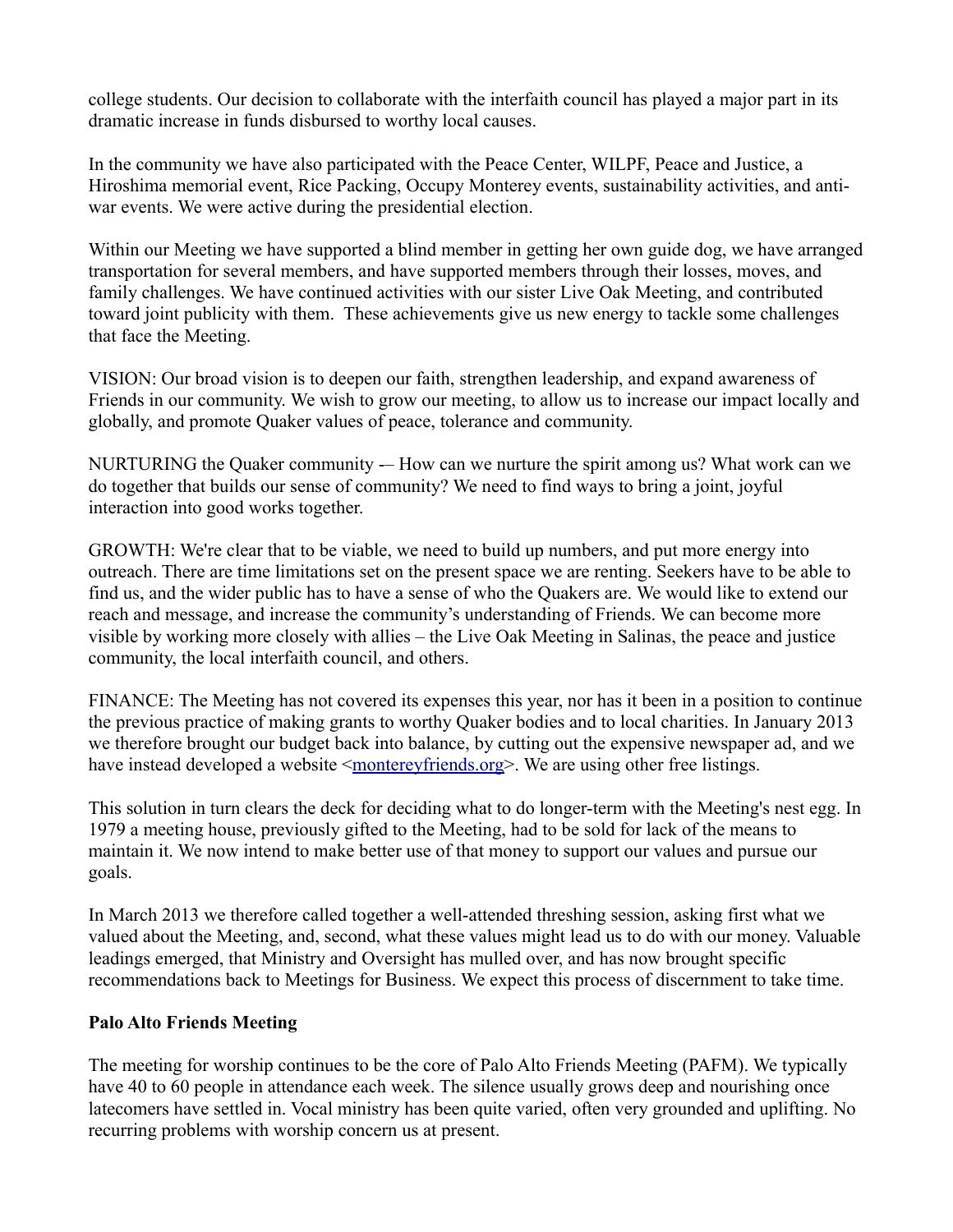Over the years more than a few Friends have been disturbed by the lengthy announcement period following worship. This includes visitor introductions, regulars reintroducing themselves in the month of their birth, children reporting on the day's first day school program, and general announcements of news and upcoming events of interest to Friends. Most find great community-building value in the announcement period, which is why we continue with it. Our announcement period is now better regulated, thanks to the organization and self-discipline of the Worship & Ministry committee members who take turns giving the announcements. Also, we have returned to the practice of reading quotations about Quaker worship before a short period of worship at the end of meeting, which contributes to a more centered closing.

Our Building & Grounds Committee has been very active this year improving the physical environment for worship. Most evident is new smooth light-colored flooring in the foyer, more wheelchair- and walker friendly than the old rough concrete floor. This occasioned a general cleanup and "decluttering" of the space adjoining our meeting room.

During the past few years some difficult discernment processes have tested our fellowship. After four years of discussion, including two years of experimentally using the new name, we officially changed the name "Oversight Committee" to "Care and Concerns Committee". While there remains some question whether we have found the "perfect name" and apprehension that we may lose awareness of the important oversight role of the committee, in the end more weight was given to our desire to move forward with a more descriptive name, especially for the sake of newcomers. Some among us gave great weight to removing a barrier to those for whom the term "overseer" carries historical connotations of "slave master". Others did not find this a weighty consideration, since the Society of Friends has never used the term that way nor do we even use the term "overseer" at PAFM. We continue to discuss our individual and quite varied associations around the words "oversight" and "overseer" and recognize the need to remain open to continuing revelation.

In 2011 we were unable to reach unity on a proposal to double our financial contributions to outside Quaker organizations. Frustration felt by some has continued through 2012 to the point of their withdrawing from some (but not all) activities of the Meeting. Income higher than projected in 2011 allowed us to augment contributions on a one-time basis for 2012; for 2012 and 2013, we approved budgets balanced by drawing on uncommitted reserves. We continue to examine how best as a Meeting to support the work of these organizations and have experimented with different formulas for allocating the contributions within the total pool. We also recognize that we can strengthen Quaker organizations by encouraging and supporting individuals in our Meeting community to personally engage with the organizations or their causes, in the tradition of "released Friends."

We continue to examine our decision-making processes themselves and our own trust of and commitment to Quaker process. Are we leaving our "ego attachments" at the door? Do we get caught up in intellectual debate or emotional expression, when our decisions are supposed to be spirit-led? Are we open to the "radical transformation" that Quakerism invites us to, or does radical transformation apply only to the other? We explore these themes in various ways in our personal conversations, in Adult Education discussions and study series, and in retreats.

In 2012 we began to actively consider adoption of the British and FGC "Quaker Quest" outreach process. In November we held a well-attended (50+, including 4 teens) one-day "inreach" workshop to learn about and experience the process. The workshop led to many valuable new insights about what Quakerism means to us and how we appear from outside. Worship-sharing in the following business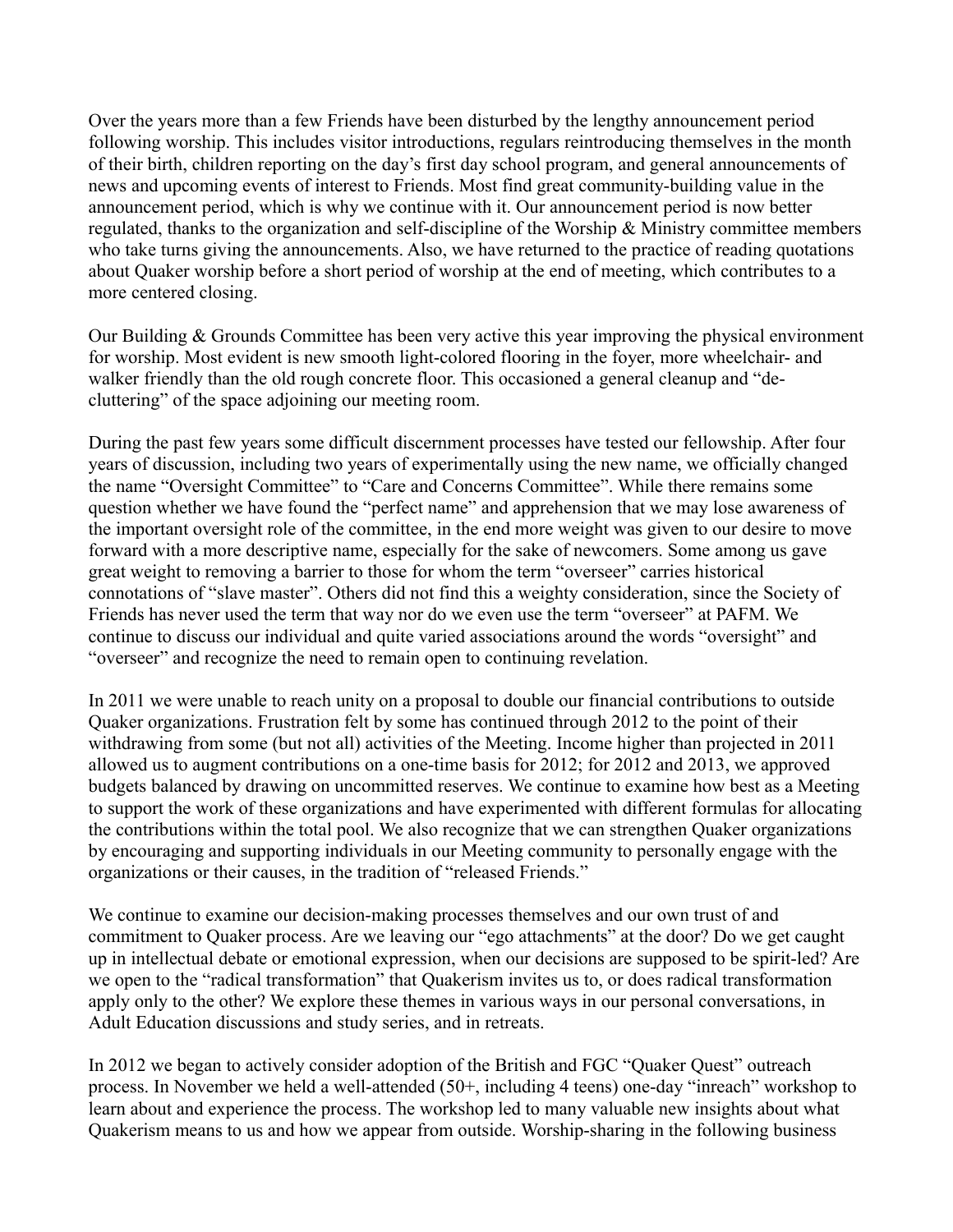meeting revealed concerns about perceived proselytizing, but also a yearning for "further attempts to share with each other what is important to us 'knee to knee.' It is very personal; the basis is love. We need to share our humanity." A Core Working Group will continue to keep Quaker Quest in our awareness during 2013.

Mentioned in our 2012 report was a "relationship with Stanford students who identify themselves as Quaker." This came to an abrupt end as all those students graduated this year, including one who had made study of Quaker practices the topic of his PhD dissertation. Then – one of those unexpected gifts – four freshmen came to worship with us and expressed interest in restarting the student group.

PAFM continues to be alive with activities expressing Quaker values. Our two biggest commitments are hosting the Hotel de Zink homeless shelter for December each year and putting on the Harvest Festival fundraiser for Friends Committee on Legislation of California in September. The latter is a huge undertaking, and we appreciate the support of San José Meeting and other nearby Friends. This year teens from meetings throughout College Park Quarterly Meeting converged to give us much needed extra help. We also played host to CPQM teen retreats in March 2012 and, as part of the CPQM gathering itself, in January 2013.

Friends from PAFM serve the greater Quaker community on a variety of committees and boards and other roles. Hulda Muaka was one of four PYM representatives to the Friends World Committee for Consultation "Salt and Light" world conference in her native Kenya, and helped produce a valuable video documentary on this event. Mary Klein has become editor of *Western Friend.* Other indicators of faith at work among us are our Meeting's El Salvador Project and its service learning trips, solicitation of donations for Ecumenical Hunger Program, monthly preparation and serving of dinner for the homeless through InnVision, public endorsement of California ballot Proposition 34 to end the death penalty, use of our meeting house as a polling station, donation towards rebuilding Mito Meeting in Japan after the earthquake, and more. Also, we offer our space as a resource for other community groups to use, as well as Friends Nursery School. We currently have about a dozen outside groups who use our space once a month or more.

We are currently considering participation in a proposed Palo Alto program to allow homeless persons to sleep in their cars in church parking lots, as an alternative to the outright ban on vehicular dwelling imposed by many nearby cities. We sent a letter to over 60 of our housed neighbors announcing our intent to join the pilot program, with three cars allowed to stay overnight. Over 30 signed an opposition petition. We held two public meetings to solicit further feedback, much of which was negative and fearful, although we also received validation of our desire to serve the wider community. Our proximity to schools and the protectiveness people feel for children may make our location problematic. Whether or not we end up participating, it has been a valuable learning experience so far.

With all that is going on within our Meeting and in service to larger communities, there is much work to be done. Our Nominating Committee recently pointed out to us that there are about 120 positions to fill and about 60 people who step forward to fill them. Many have a sense of being weary, as so much of the work is carried by the same people over and over. It is critical for the life and vibrancy of our future that we bring more people to join in the work of our community. We need to better communicate and meaningfully follow up our message of being welcoming to all.

#### **Redding Friends Meeting**

There is a deep appreciation for our Worship together in Redding Meeting. The silence is a gift to align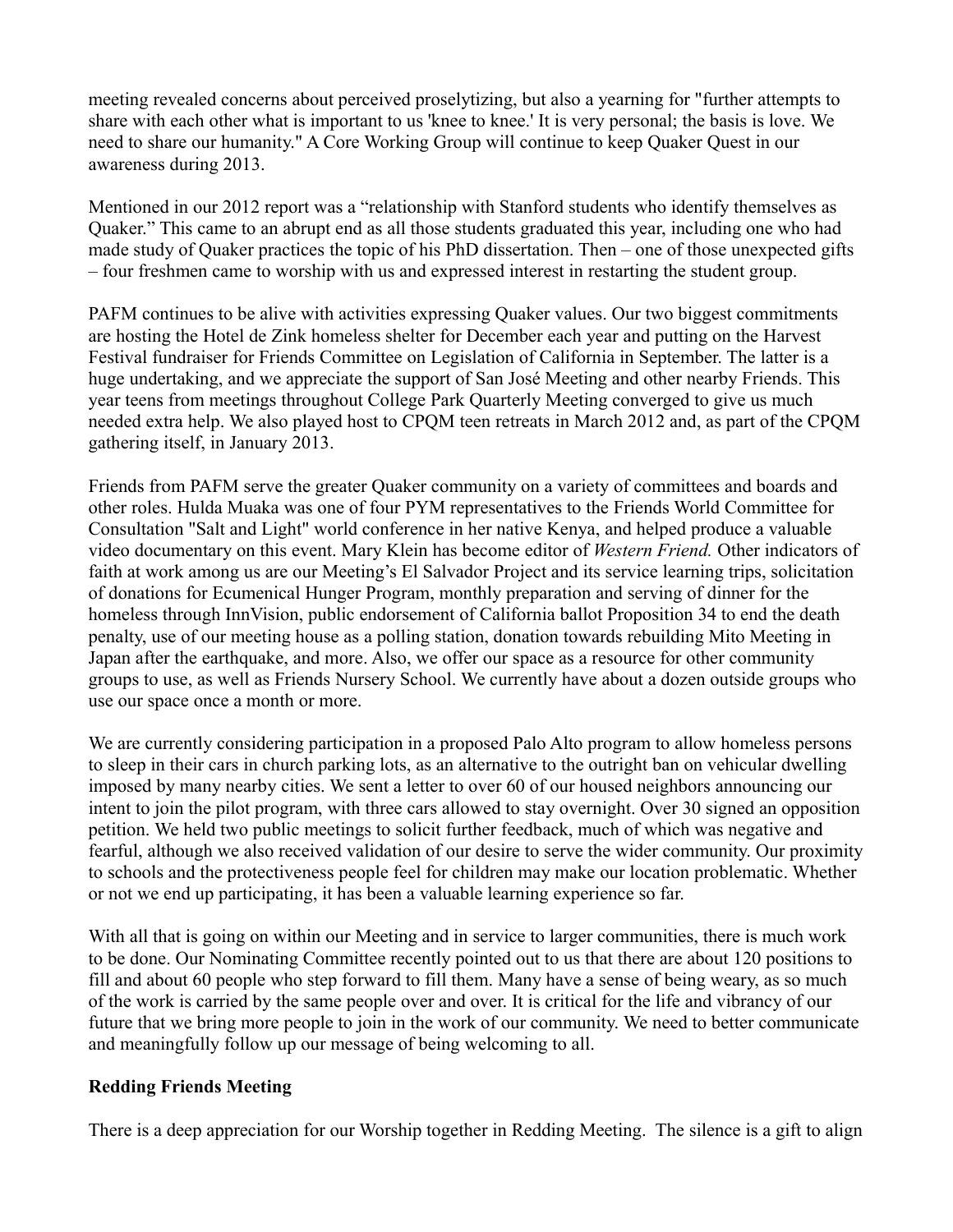with God. God may have my life. It brings us together in the moment. The silence is cleansing. It puts you at peace. It is a beautiful feeling -- calm, renewed, happy. We cherish the WOW moments of spiritual insight during the silence. It is an opportunity to witness to gratitude. We note without judgment that sometimes our minds wander during worship.

Our Redding meeting remains small. Most of us are middle age and beyond. We do not have children that attend the Meeting. We long for a revival of youthful energy in the meeting. We have met at the Methodist Church for a number of years. Some Friends desire to once again meet in homes. We kid each other that we should put an ad in the paper – "Quaker Meeting free to committed and peace loving young people".

We love to support each other and build community through work parties at our homes. In this past year we re-built a deck and helped with re-model of a kitchen.

We are very pleased with the event organizing work of our Prison Reform committee in working with the Methodists. We co-sponsored a presentation by Sabrina Porter, the only woman to ever be exonerated from death row. We also co-sponsored a panel discussion on the topic of prison realignment in California. We are currently getting organized to buy out the local Riverfront Play House as a fund raiser for the Meeting and to support the Sequoia School Garden where several of us have volunteered. We have also secured a Unity with Nature mini-grant to support the Sequoia Garden. We continue our involvement in the Shasta County Interfaith Forum, and sponsorship of a "Faith Works" apartment for a low income family.

Friends express gratitude and love for our Redding Meeting. These are my people. I get strength from the meeting and want to give back. It is like a family. I feel at home. I am not judged. There is a feeling of integrity in the group, and a lot of caring for others from the heart. Each person in the group is appreciated. We are proud to tell others we attend Quaker Meeting.

## **Reno Friends Meeting**

.

The year 2012 was a year of patient growth and improvement for Reno Friends. While we have embarked on few new initiatives, we have grown more introspective spiritually and also strengthened and improved our facilities and financial foundation.

We are deeply committed to providing a place for Silent Worship and Quaker values in Northern Nevada and find that this simple task absorbs much of our time and effort. Keeping the Meeting House, First Day School and our finances in good shape; finding Friends to clerk Worship, Meetings and committees; supporting the Alternatives to Violence Program in local prisons; and organizing social activities and discussion groups comprise the current scope of our Monthly Meeting. Having laid down some of our committees in 2011, we've struggled to meet some of the necessary tasks and worry about burning out those who step forward most often. But every First Day, we find ourselves grateful that we have each other and still gather to share the solace of Silent Worship.

Reno Friends started a Group for Spiritual Growth that meets twice a month before Worship and explores different spiritual issues under the gentle leadership of one of our Attenders. This wellattended group has allowed us to share more openly about our individual spiritual journeys and strengthened understanding of the different spiritual philosophies we bring to our Meeting. We've been pleased to see Friends take responsibility for different topics, and sense a deep thirst among us for this kind of conversation. We hope this work will deepen the experience of Silent Worship and expect that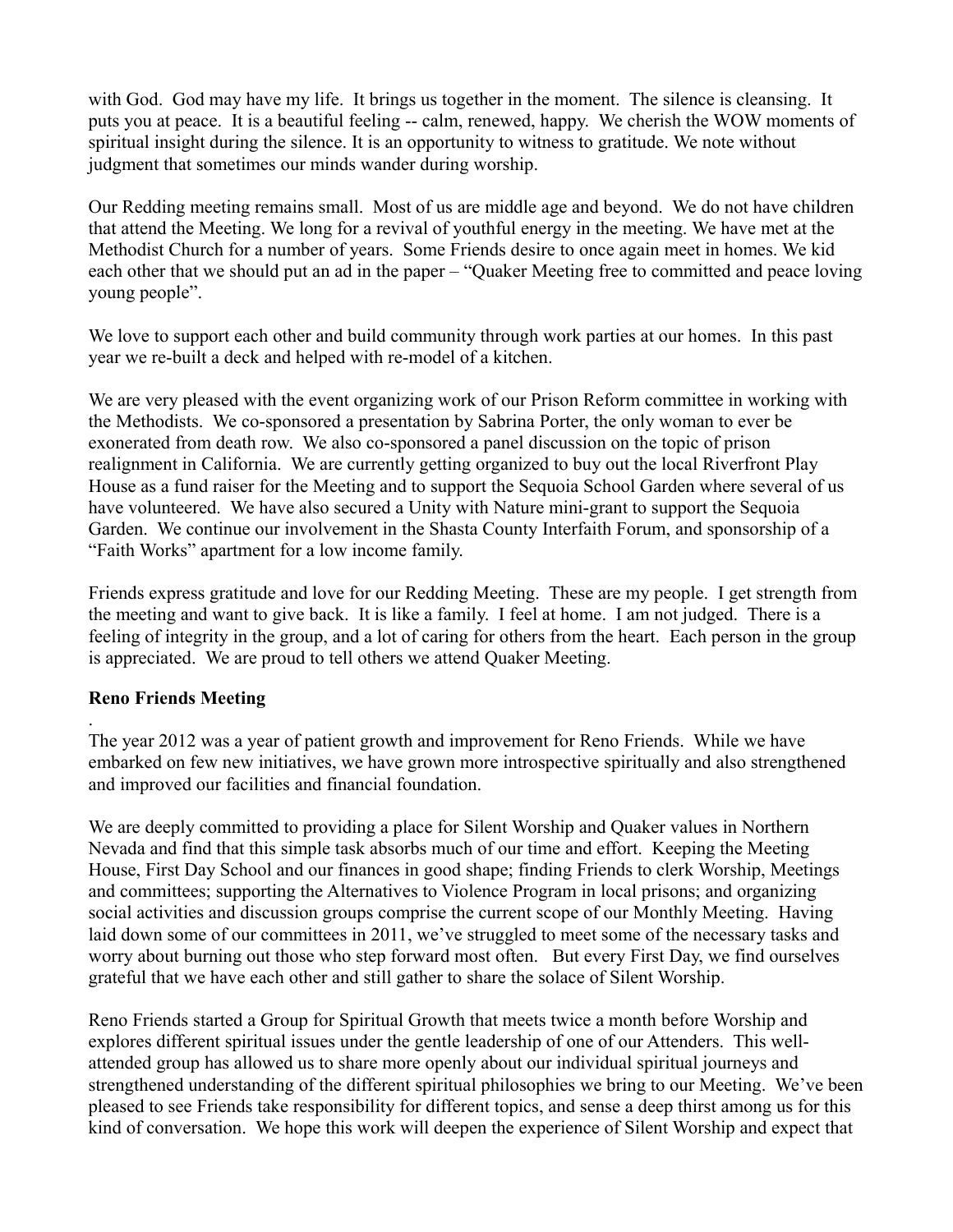the Group for Spiritual Growth will spin off other similar explorations.

Our paid teacher leads First Day School and is an important presence for the young children, especially. Several adults have led classes this past year but we feel we are not doing enough to meet the needs of our teens. We appreciate the youth programming provided by PYM and CPQM, as it gives our teens a chance to connect to the wider Quaker community, including other young Friends. We have provided travel funds for one teen who serves as Co-Clerk to JYM and funds for another teen to attend Quaker camp. We continue to support and fund the PYM Youth Coordinator position and hope that the coordinator could help us find better ways of building programming to attract other young people to our Meeting.

Two of our newer attenders are leading a local urban homestead initiative and have hosted several workshops on nonviolence and war tax resistance at the Meeting House. Their energy and efforts have attracted newcomers, and we continue to support their work and initiatives. The Meeting also supports the Alternatives to Violence Project in Nevada and California prisons with a significant charitable gift. Without that support, they tell us, they would not be able to do their work. We continue to host a monthly nonviolence discussion group, a Palestine-Israeli discussion group and occasionally a Gift Circle. We also provide space in our Meeting House for like-minded groups, such as the Art of Living.

We have upgraded several aspects of our Meeting House, Cottage and First Day School, including installing Internet service to support the First Day School and our FDS teacher, who leases the cottage on our property. We are developed a new website, in an effort to attract a wider and younger audience in Reno. In addition to funding these upgrades, we also have set aside \$2,000 for our building fund in both fiscal year 2011 and 2012.

We do not have a Meeting Clerk, but have found that our effort to consolidate tasks in 2011 has made us more efficient. Our Oversight Committee handles many tasks, our former Clerk continues to manage our communications, and our Co-Treasurers have provided stability and transparency into Meeting finances. We work to recognize and accept the special gifts each of us brings to the Meeting —from leading discussion groups, to writing reports, to repairing buildings. We still feel the absence of Friends who moved or left the Meeting, as well as those who are no longer active. In an effort to build community we've held more fun activities, such as hikes and game nights, in addition to continuing with our monthly potlucks, discussion groups, annual camping trip and work days at the Meeting House. Reno Friends who live in Carson City hold a silent worship in their home on Fifth Sundays, and we've been reaching out to strengthen connections with that group.

Our hopes for the coming year include outreach to students at our neighbor university and the wider Reno community. We seek to strengthen ties with our Carson City community and those in the nonviolence community. We are encouraged by the progress we've made and we trust we'll be led to do better in the coming year. May we be more open to the Inner Light that can renew each one of us.

## **San Francisco Monthly Meeting**

In the foreground, at this writing: The death of a Meeting member last May brought us, in June, a notice that the Friend had bequeathed us a residential duplex mere blocks from our meetinghouse, "to be used for [Meeting's] charitable purposes." The gift carried a condition, namely that the Meeting must retain title to the building as long as the current tenants in the one occupied unit, who have been there for 30 years, remain living there; in addition, the structure itself is in need of substantial repair and renovation, with no funds accompanying the bequest to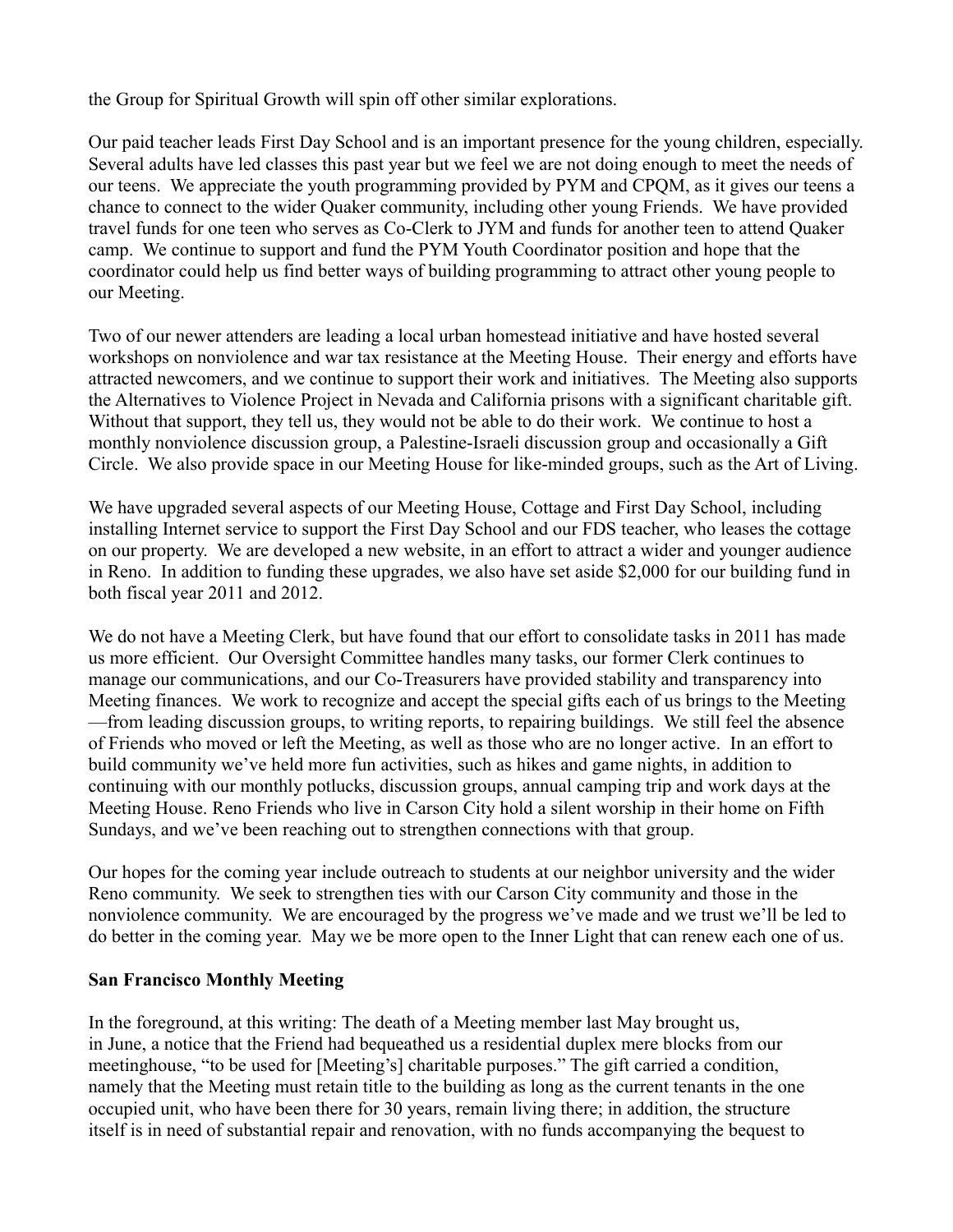cover such work. Either of these circumstances presented a serious potential obstacle to our accepting the offered property. A threshing session in September helped us to air and clarify our concerns, and in October we minuted our determination that we were prepared to take ownership of the building only if a group of able and committed Friends in the Meeting came forward to take responsibility for managing the property and planning for its future, including, in the immediate term, securing financing for and overseeing the needed repairs. In response, a number of Friends committed to Meeting's accepting the gift formed a working group and brought a proposal in January, which, at our March meeting for business, after two months' seasoning and revision, and nine months after the first notice of the bequest, the Meeting approved. Serious reservations remained concerning cost and other matters, even among some of those most supportive of this action, and at least two Friends stood aside from the final decision. So it is not without trepidation that we venture forth on this journey. At the same time, the sense of the Meeting as we reached this decision was that we are being called into a faith in right outcomes, and there is joy in envisioning an eventual use for the building for housing youth interns, for hospitality, or other uses that will enhance and strengthen Quaker witness in our city for future generations.

Our Sunday meetings for worship continue strong and well attended. Our faithful Children's Religious Education Committee provides a consistent program despite staffing challenges. Broadening other Meeting members' participation in this area remains an unmet need. Meeting's midweek and other regular activities (Bible study, monthly potlucks, midweek worship, peace vigil, Quaker study group, and weekly food pantry) continue largely as before. A Retreats Subcommittee of Ministry and Oversight Committee has taken on responsibility for planning our beloved annual Meeting Retreat in May and the now-regular Women's Retreat in the fall. Property issues continue to occupy a significant portion of our business, which can lead to occasional hand-wringing. However, this year in the midst of everything else we did manage to complete a long-contemplated renovation of the meetinghouse kitchen.

The Saturday Quaker Food Pantry keeps growing, both in the number of clients served and in the many volunteers' learning to work together. Yet the group of Friends shouldering responsibility for this extensive Meeting-sponsored effort remains small, a source of stress and frustration for those involved. We must periodically re-examine our corporate commitment to this vital project.

In the area of public witness, besides those already mentioned, the Meeting sponsors occasional special events which this year included a film screening on the subject of U.S. sponsored torture, and two solo performances by Quaker actor and Bible scholar Peterson Toscano in partnership with the San Francisco Lesbian-Gay-Bisexual-Transgender Community Center. As always, there is a constant stream of opportunities to express public support for policies that align with our experience of God's will in the world—or, as is often the case, to protest actions that promote the contrary—and, as with any Meeting, Friends avail themselves of these to greater and lesser degrees. Our Peace and Social Concerns Committee asks us to consider ways we might corporately support individuals in our Meeting whose acts of conscience have placed them at risk of losing their liberty.

Last year's report expressed concern about uncomfortable levels of conflict and mistrust among some Friends in Meeting on a variety of matters, and a plea that we practice more patience and charity in order "to bear one another up and to forbear one another's failings and fallings short." There are hopeful signs of progress in this direction. Our Ministry and Oversight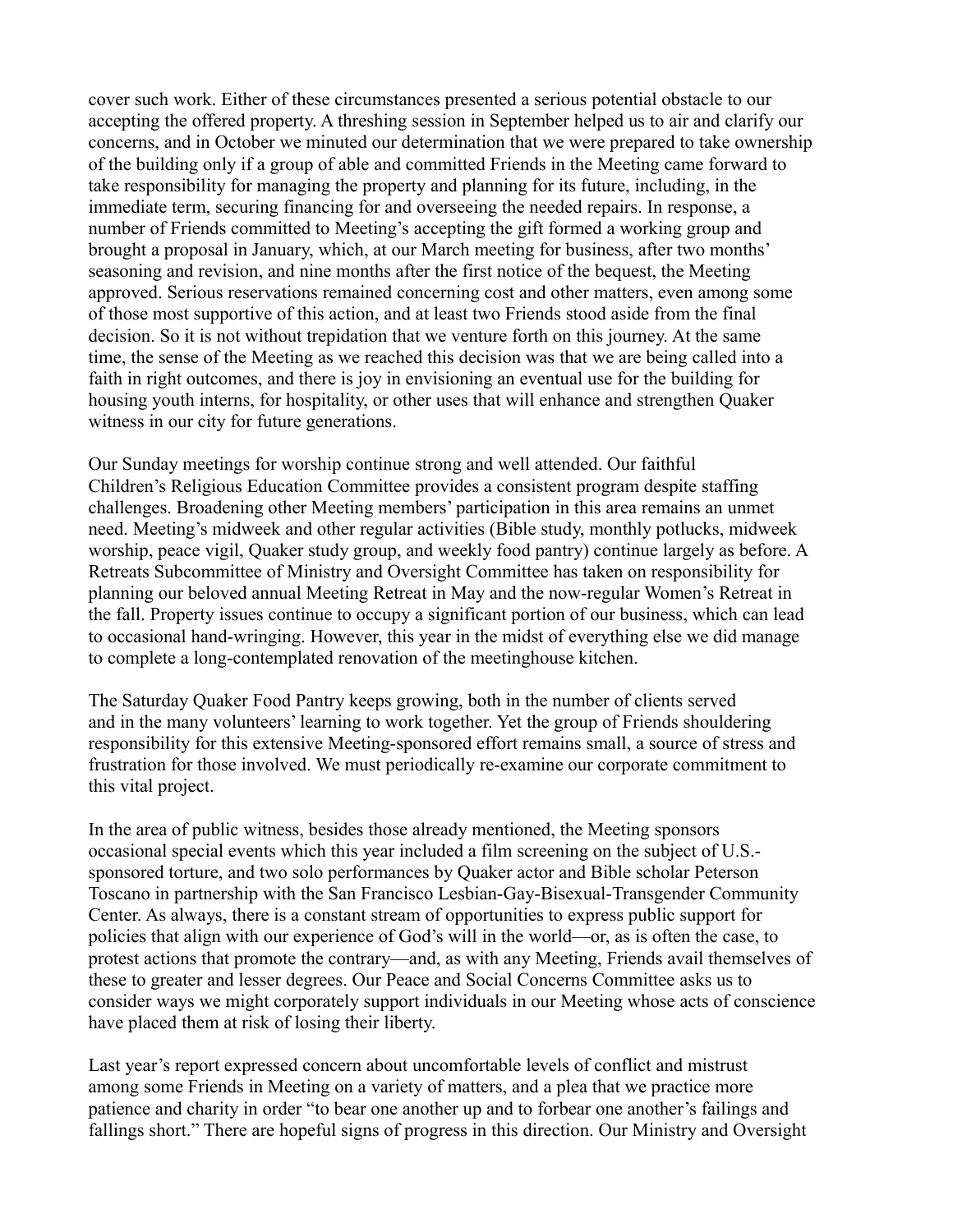Committee sponsored a one-day workshop in NonViolent Communication, graciously offered by a College Park Quarterly Meeting Friend, that was well attended and has led to a number of follow-up "practice sessions" by participants, and even a scheduled repeat of the workshop itself, to involve, it is hoped, an even larger number of people in the Meeting in this process of listening and plain speaking grounded in love.

We share one another's joys, celebrate our milestones, help one another in times of crisis and diminishment and mourn our losses. A member whose father died this year invited Friends to her home over the course of three days to join her for worship and worship-sharing, in a practice consciously drawing on the Jewish tradition of sitting shiva. The Friend and those who responded found the experience to be a profound blessing, and cause for reflection on our own society's practices (or lack of them) around grief and mourning. Another Friend has since offered us a similar, rich opportunity to accompany her in her home following the death of her own father, and there is a sense the Spirit may be guiding us to a new (or old) way of being with one another on the occasion of such life transitions. We are grateful for this opening, and the ways God continues to make us available to one another in all life's circumstances.

### **San Jose Friends Meeting**

This past year has been a time of transition and spiritual growth for us. Five long time members and attenders passed away. We held memorials at our Meeting House for Jeanne Barber in January 2012, Selim Turnor in October 2012 and Alice Spurrier in January 2013. We will deeply miss all of our Friends who have left us, even as we remember the love and caring they gave to our Meeting.

Last year also brought us an increase in new attenders and visitors, including a spirited group of First Day School attenders. We are grateful for the energy and new ideas they bring to us, and we are glad when they describe our meeting as warm and welcoming.

We removed or released five Friends from membership who had not attended in years. We now have 33 recorded members.

Many committees are working with fewer people, but all are busy and quite productive. Property committee and the resident caretaker came to unity with creating a vision of the property based on sustainability, wildlife habitat (bees and birds) and peacefulness. Ministry and Worship sponsored an "Introduction to Quakerism" series, as well as discussions on deepening our spiritual experience, both of which were well received. Our greeter format was revised in an effort both to make new attenders feel welcome, and to invite them to receive our newsletter and join our email list. Nominating Committee hosted potluck dinners to welcome newcomers and attenders. Hospitality Committee supported us in our frequent potlucks and refreshments after worship, which provide a fruitful opportunity for us to get to know and welcome new attenders.

Two of our members attended the "Seeking Spirit Together" inter-generational workshop at Quaker Center in August, and they also served as Friendly Adult Presences at the teen retreat held at the Harvest Festival at Palo Alto Meeting House in September. Several Friends attended Yearly Meeting at Walker Creek Ranch in August. One of our members is co-clerk of the Peace and Social Order Committee of the Yearly Meeting. We participated again this year in the Harvest Festival by organizing a large used book sale, the proceeds from which go to support Friends Committee on Legislation in California. We also purchased an annual pass to attend Quaker Center programs. Outside groups, both religious and community based, are increasing their use of our Meeting House.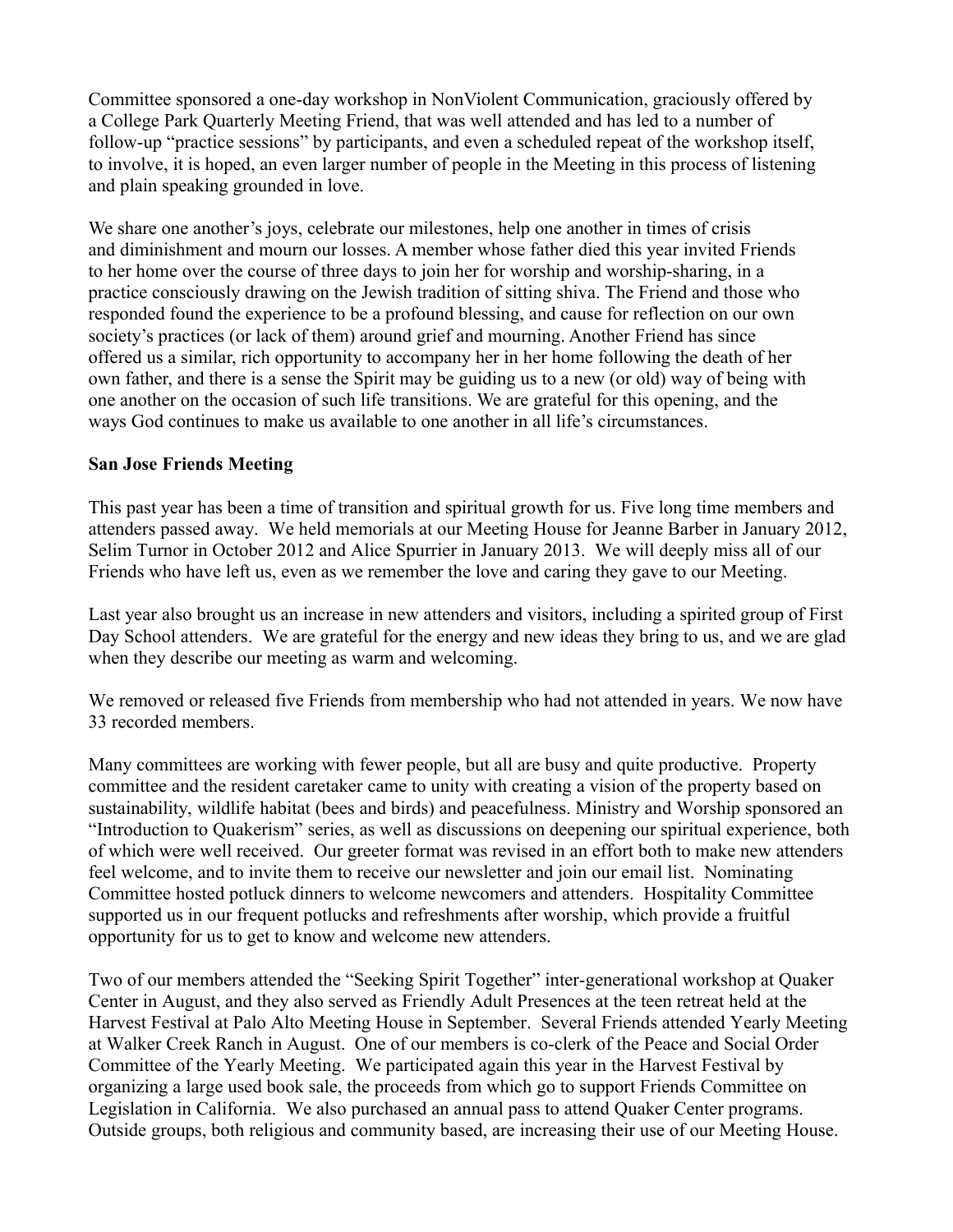Spiritual bonding and support amongst us are important in our meeting. We put a good deal of effort and prayer into caring for each other. At our business meetings, we seek a high level of cooperation, which makes the meetings a time of spiritual growth for all who attend.

We feel very blessed in The Light.

# **Santa Cruz Friends Meeting**

We have experienced growth and excitement from new and transferred members who contribute to the life of the Meeting, an active children's program, and a clearer connection to local peace groups. We are happy to be part of the great work that is done domestically and internationally by our members and by other Quakers.

We've seen strong community-building through our monthly intergenerational potlucks (with attenders from 5 to 90 years old); the well-attended, deep annual retreat at Quaker Center; our one-day fall retreat; the active community care coordinator role; the strong men's group that began many years ago as a Meeting activity; prayer groups, the weekly worship-sharing and study group; our monthly lifestory telling gathering; and the informal care-giver support group. All these activities have fed our souls. One long-time prayer group laid itself down due to changes in the needs and lives of its members.

We have continued to honor the work of individuals in following their Quaker-inspired leadings. Our Leadings and Witness mentor has helped Friends solidify leadings in homelessness, education, economic development, prison ministry, and community work. We provided a streamlined process for sponsoring events by trusted peace and social order groups, so that we can be more visibly present at these events.

Our Finance committee has worked diligently to put our financial house in order. We have refinanced our Meetinghouse through the Friends Meetinghouse Fund of the Friends General Conference with a loan that will pay down the principal, and reduced the size of our mortgage.

We have been meeting our stewardship responsibilities by undertaking some significant repairs to the Meetinghouse.

We have been blessed with a strong, active Nominating Committee and with many Friends stepping up to do the work of the Meeting.

Since finances continue to be tight for many people, we have seen an increased need for scholarships to attend Quaker gatherings. We continue to try to meet these needs.

Our Meeting faces a very difficult challenge in the arrest of, and legal proceedings underway against, a member of our Meeting for alleged inappropriate conduct with a child (outside the Meeting in the course of his professional work) and for the possession of child pornography. We struggle, individually and corporately, to stay in community as we work through our feelings around this issue. We have appointed a Listening Committee to help us hold this member and the alleged victim and family in the Light, and to support members of our Meeting who are particularly sensitive to this issue. In addition, the Oversight Committee has appointed a clearness committee for this member. We share this struggle because we believe that our entire Quaker community can benefit from, and help us with, our process.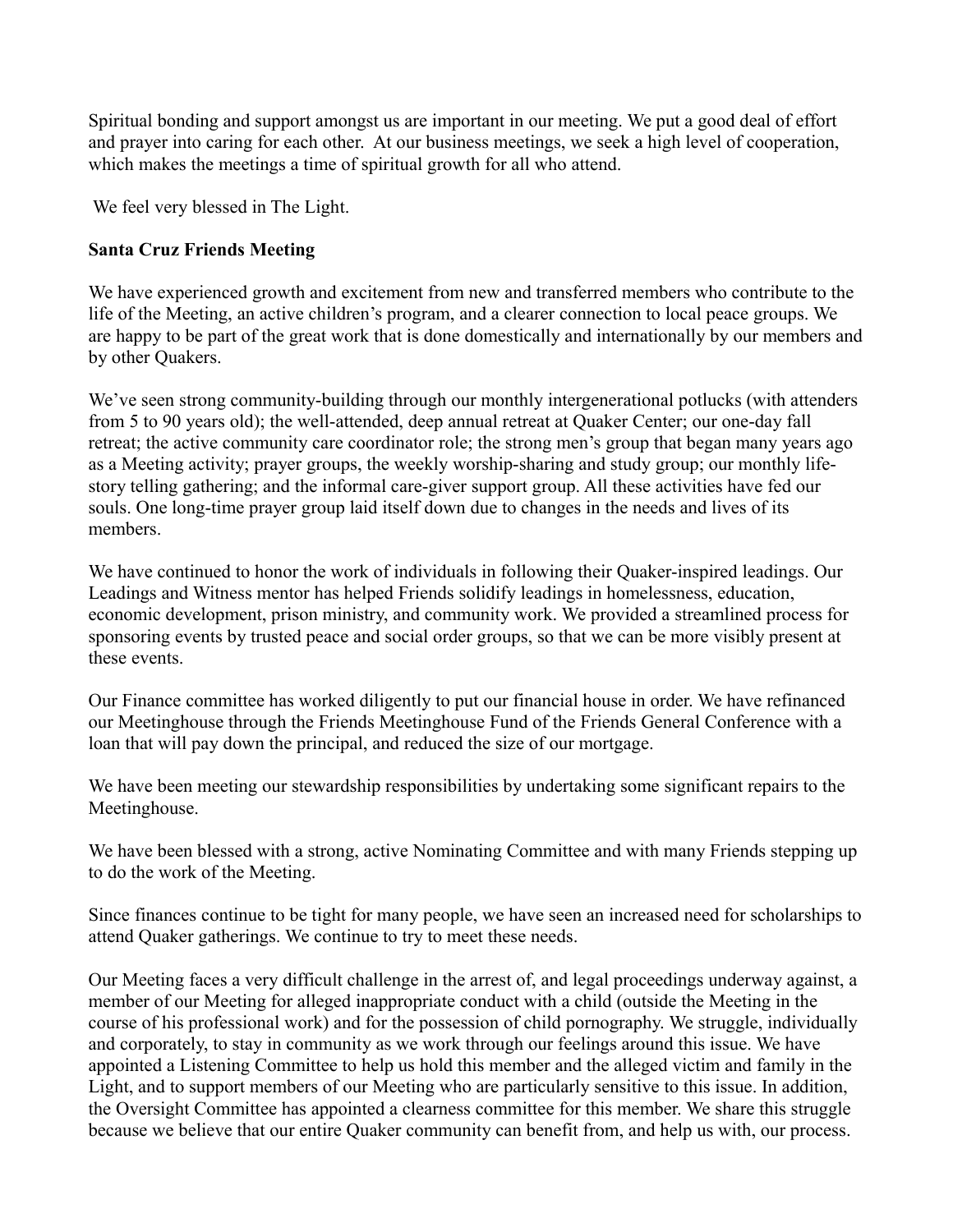We lost one dear member this year to death. We hold him tenderly in the Light.

## **Strawberry Creek**

There is a strong sense of cohesive community in the group of people who attend Meeting for Worship at Strawberry Creek. Worship has grown deeper in nature and Meeting for Worship is less 'chatty'. One friend returning from a long absence described Strawberry Creek Meeting as a very spiritually based loving family. Another one said that "love is present" at our Meeting. There is also a sense of relief that this year has brought us fewer deaths and other challenging life events among our members and attenders.

Immediately following the close of Meeting for Worship we go back into the silence for a time of holding in the Light any we know who are ill or facing adversity. This is done by speaking the names only, without any details. Our practice of going around the room and saying our own names is also an important way of strengthening our community and including newcomers. We have monthly spiritual learning sessions as well as a monthly worship sharing group before Meeting. We now hold one Meeting retreat a year, in order to place greater attention on our  $12<sup>th</sup>$  month celebration, which attracted nearly a hundred people this year. These practices are all much appreciated by the community.

As we think about how our lives speak, one Friend shared her father's wisdom, "Let your lifestyle be your prayer." As a meeting, we continue to witness corporately via our Dime-a-Gallon program and quarterly Locavore potlucks. We are guided in this by our Peace, Earthcare, and Social Witness Committee and the Loaves and Fishes Committee. We have two active worship groups, one in Oakland and an informal one in Contra Costa County.

Three affinity groups are thriving: an LGBTQ group, an all-inclusive Twelve Step Group, and a brand new young families group, which is also scheduling potlucks and camping trips. In addition, we have several anchoring and support committees for people with individual leadings.

This year our total membership stands at ninety-seven, and it is common to see at least eighty sit down together for worship on Sundays. We had two new members join us, two request transfers to another meeting, one membership laid down, and currently have 3 more memberships pending. We had two deaths, Maggie Ely and Caroline Duhem. Seven new babies were welcomed in September, 2012, and we have a growing number of young children in our nursery. Some of our teens and pre-teens serve regularly as helpers there, receiving training and participating in a special First Day School program designed for them. All told, we have about twenty in First Day School. Because in recent years our children in First Day School have not routinely come into Meeting for part of the worship time, a new process has begun to have the children join us again for the first fifteen minutes.

We find that the realignment of our committees is going well, and that people feel committee work is a nourishing part of belonging to our community. As one person put it, *"*We have a 'WE' orientation." Our Meetings for Business usually draw at least 30 members, and our process in them has been loving and fruitful.

Two challenges have risen as we discerned our current state:

A number of members of the community feel that there could be more attention paid to newcomers on an ongoing basis. A good approach could be to begin this during our regular coffee hour. As one Friend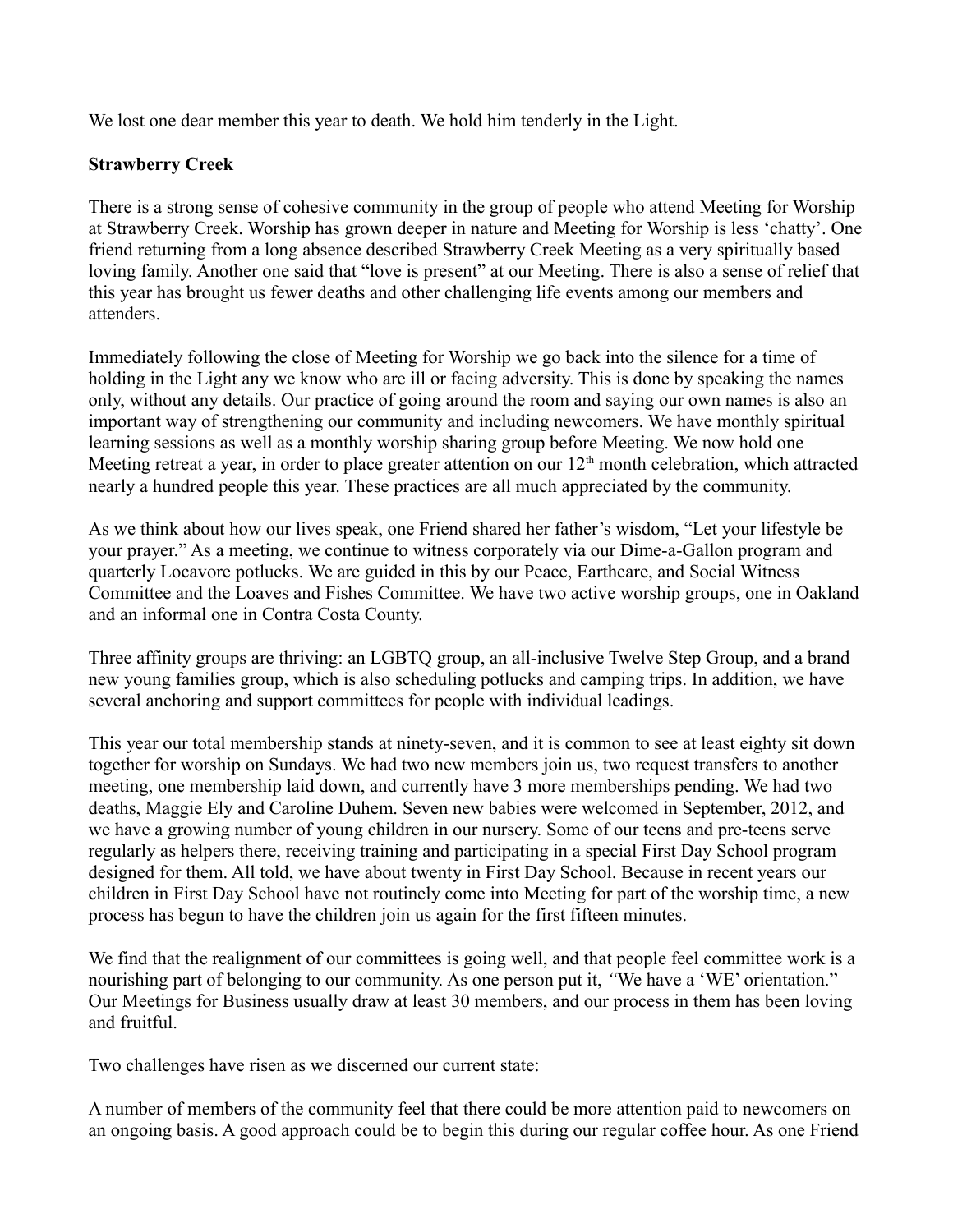said, we need to ask ourselves, "How well do we meet each other?"

Perhaps the greater challenge we face is finding a permanent site. In many ways our current site has served us well for over ten years and we do not yet have unity on a new site. The idea of purchasing property has not advanced, and there appears to be no unified vision of who we want to be in 50 or even 25 years. We are asking ourselves "What kind of a community are we building, not what kind of a building does our community need?" And as we seek to know the answers we also are discerning what our place is in the wider world.

# **Redwood Forest Friends Meeting, including Friends House, Lake County and Ukiah Worship Groups**

In this past year our Meeting's spirit has been tested but remains resilient. A challenge to the Meeting is our declining membership and its effect on filling openings for Meeting officers, committees and committee clerks. Nominating Committee successfully filled most vacancies, but it was difficult.

Oversight Committee had to lay down our Caring Committee for lack of participation. Despite this, several members have voiced how the Meeting gave them profound comfort and support in particularly difficult crises. An ad hoc committee has formed to look at new ways to keep intact the web of mutual caring that we as Quakers value.

Our children's needs and opportunities remain an on-going concern. A successful if slightly underattended Peace Camp took place. The paid staff and volunteers constantly earn our gratitude yet need more support. Nominating Committee was unable to expand their numbers or fill the Children's Education Coordinator position.

In an effort to deepen our experience of Quakerism, Worship and Ministry put in place Quaker Quest, starting with a one-day retreat. Our Meeting is considering the next phase, which requires investment for advertising and promotion. Meanwhile an extension of Quaker Quest is an on-going series of  $4<sup>th</sup>$ Day discussions titled "Exploring the Quaker Way."

Our community has been strengthened by efforts to show more tenderness towards one another by way of "Good Order" in Quaker process. This was in response to at least one painfully tension-filled Meeting for Business. Much love and energy continues to go into discerning its causes and healing its effects. Another positive factor has been a series of weekly "Creative Listening Meetings" in which Friends ask spirit-led questions on how we understand and process anger, love, religion and faith in the here and now as opposed to during childhood. A serious medical diagnosis of a loved Lake County Worship Group member has led us all to reflect on how we live our lives and spend our time.

Grass-roots organizations such as North Bay Organizing Project and Alternatives to Violence Project have contributed substantially to the life of the Meeting. As has the Central and South American Scholarship Program, with a visit by the Director of the Guatemala Scholarship Program to Friends House. And the Teaching English Experience returned to Guatemala in January with five members of our Meeting reporting rich experiences and great success.

Our relationship with the Ben Lomond Center remains vital. For the first time, our Meeting offered to our members and attenders two scholarships per program. They were well used and recipients gratefully acknowledged them.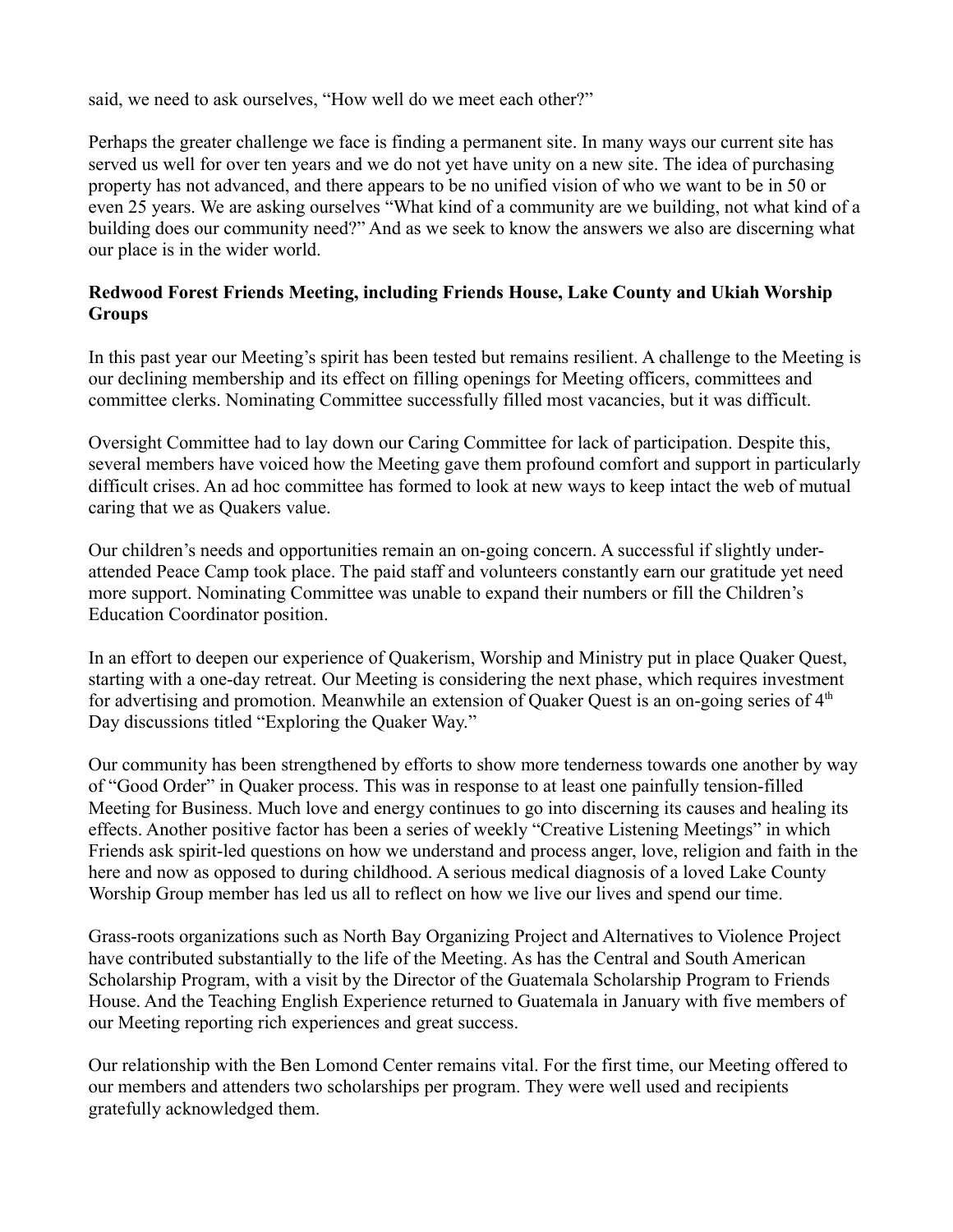Property Committee continues to hold our physical property in good care, with particular attention going to a proposed new Courtyard Design. Pacific Yearly Meeting's Holding Corporation, which makes grants for green projects, has given us one for \$30,000 toward the courtyard project.

As to where our Meeting is going, discussions around this are vigorous and varied. Questions include how to continually tend our calling for openness and honesty in both inter-personal relations and relations between individuals and the Meeting; how to reach out meaningfully to any who may feel alienated from the Meeting; will the Meeting grow, how to make that happen and how to deal with resulting growing pains; what is our stance in the broader Sonoma County community on any number of issues and challenges; and finally, how do we best nurture the roots, everyday concerns and individuals of the beloved community that is our Redwood Forest Friends Meeting.

# **DISTANT MEETINGS NOT AFFILIATED WITH A QUARTERLY MEETING**

## **Big Island Meeting**

On the first Sunday of each month, we meet where there is a lovely view of the ocean, and there is also shade. Some of us bring beach chairs. We sit in a semi-circle facing the water. There are picnic tables where we share our pot-luck lunch together after Meeting for Worship.

On the second Sunday of the month, we met on Rose Everly's lanai on the third floor overlooking the pool at Waiakea Villas near Wailoa estuary. Sometimes we have a pot-luck lunch together after Meeting for Worship. It depends on who comes. Please call if you would like to attend on either the second (or the fifth Sunday of the month if there is one) or at any other time. 808-333-2513

On the third Sunday of each month we meet at Pu'u Honua 'o Honaunau in South Kona. It is a similar arrangement to the one at Koloko. In both cases you may expect to find between one and ten people there. Please call Darby Thompson if you are planning to attend Meeting at the National Parks so that you will be expected. She can also give you more detailed directions. 808-322-3116

The fourth Meeting of the month is held in Waimea. It might be with the Purell family in their home or at Elaine Warner's home; or it may even be at a park. Call someone to find out.

If there is a fifth Sunday in the month, Rose Everly's apartment is again available if anyone would like to come. Please call.

We are a far-flung conglomeration of adherents to the tenets of the Religious Society of Friends of the Truth. Each of us is a Quaker from our own perspective. Our perspectives may differ in some respects.

Most of us are also members of other, perhaps more cohesive, organizations. When we meet with them, we represent Quakerism and when we attend Quaker Meetings, we are representative of those groups.

By our silences in the light, and the words arising from those silences; and by our actions, which sprout from the seeds of those words, we show our ways to the multitudes rather than preaching to the choir.

*A revised State of Meeting Report will be filed at the Annual Session or shortly after.*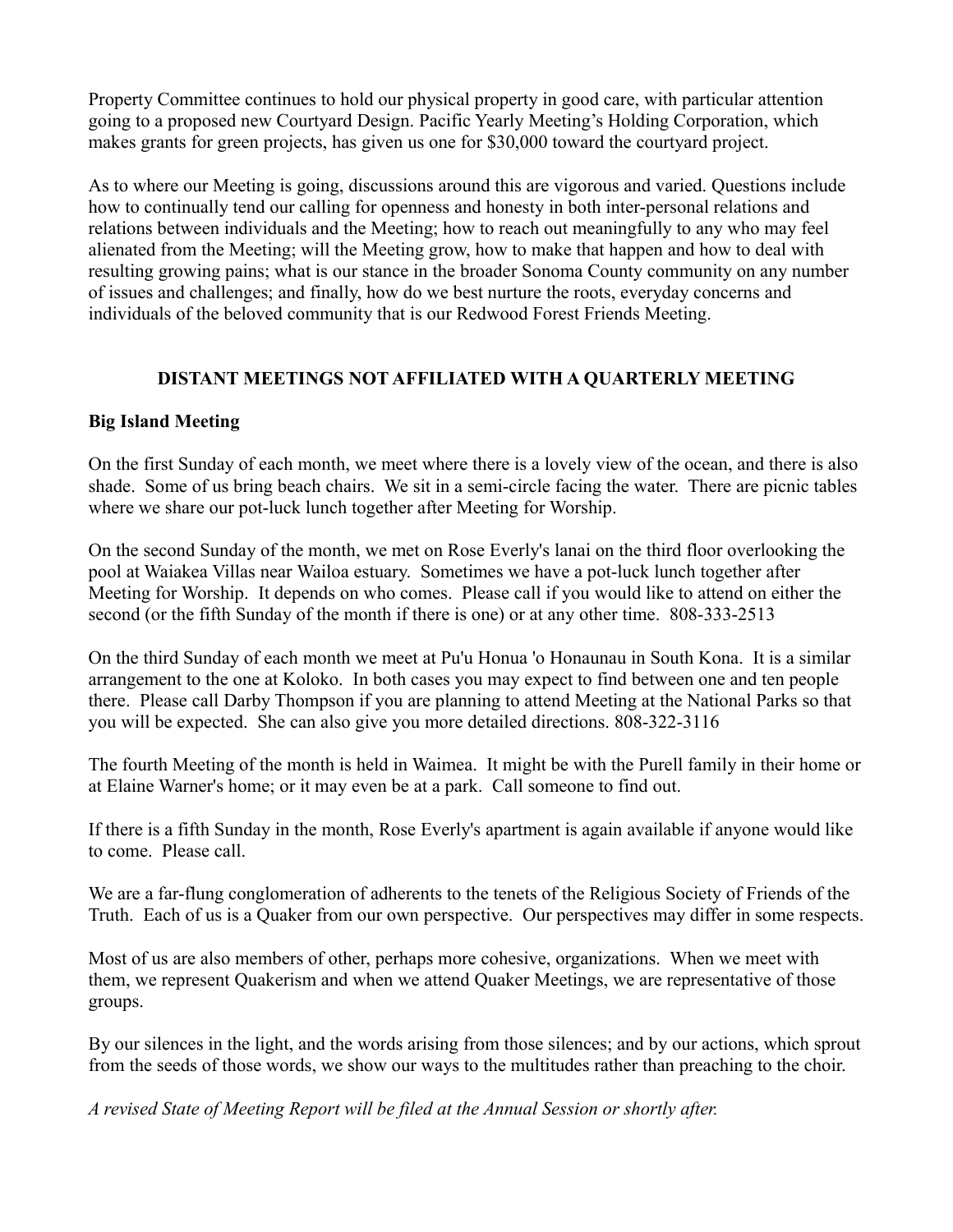# **Honolulu Friends Meeting State of the Meeting Report 2012–2013**

This year we have been given many opportunities for growth as individuals, and especially as a community. We have great strengths, but we have also been confronted with challenges, some new and some continuing from the last year.

Over a year has now passed since the Hawai'i Area Program of AFSC was laid down, and a new organization, Hawai'i Peace and Justice (HPJ), was formed, continuing some of the same initiatives that were formerly undertaken by Hawai'i AFSC.

Meeting continues to sponsor a variety of initiatives around peace and social justice, organized by our Peace and Social Concerns Committee. We have sponsored films and presentations. We have organized letter writing to our senators and representatives, taking advantage of materials provided by FCNL. Meeting has written to the Governor on the topic of prison reform. The construction of a naval port on Jeju Island in Korea has been of special concern in Meeting, and has taken some to join the protesters on the island itself. We and HPJ participated in the annual Hawai'i College and Career Fair in November, where we informed young people of alternatives to military service. Friends and HPJ participated as a group in the annual Martin Luther King Parade and had an information booth at the parade's end point. Meeting has adopted a statement on peace, which is now posted on our website www.hawaiiquaker.org. Peace and Social Concerns Committee itself faces the challenges that come in any large, open committee, with individuals who have diverse interests and priorities.

Our library is an important resource in the spiritual life of the Meeting. It has increased in size both through purchases and donations—and the Library Committee has worked to acquaint Friends with the materials available. A new display board with pamphlets and other materials is available for the use of the greeters in welcoming newcomers. Pamphlet and book reviews are now published in the Meeting newsletter. Meeting maintains a collection—not yet complete—of recorded oral autobiographies of Honolulu Friends. A major accomplishment this year has been the conversion of these—formerly on tape—to digital format.

The First Day School committee has continued to operate with the organization started in 2010, which includes an improved time schedule, a year-round curriculum, and a larger cadre of teachers. These changes have resulted in increased interactions between Meeting's children and adults. Our annual Trick or Treat for UNICEF and Hallowe'en party was attended by ten children and sixteen adults. The First Day School Committee has concerns about the small number of children who attend regularly. We organized a children's fair on the grounds of the Meeting House in celebration of International Peace Day. A series of classes titled Raising Peaceful Children provided opportunities for parents to discuss situations they encounter and to think of solutions consistent with Quaker values. The class may be offered again, if better publicity can draw a larger attendance. Such events help to acquaint the community with activities available to children at our Meeting. Another need is to find regular childcare providers to enable parents to attend Meeting for Worship on the Occasion of Business, or other Meeting activities.

Financially, Meeting is stable. Although it is possible that we will be in the red at the end of this fiscal year, we have sufficient funds to tide us over temporary difficulties. Still, Meeting will need to consider the long-term implications for budget and needed contributions. The Meeting House facility is in good shape. (We did need an emergency fumigation, for termites and other